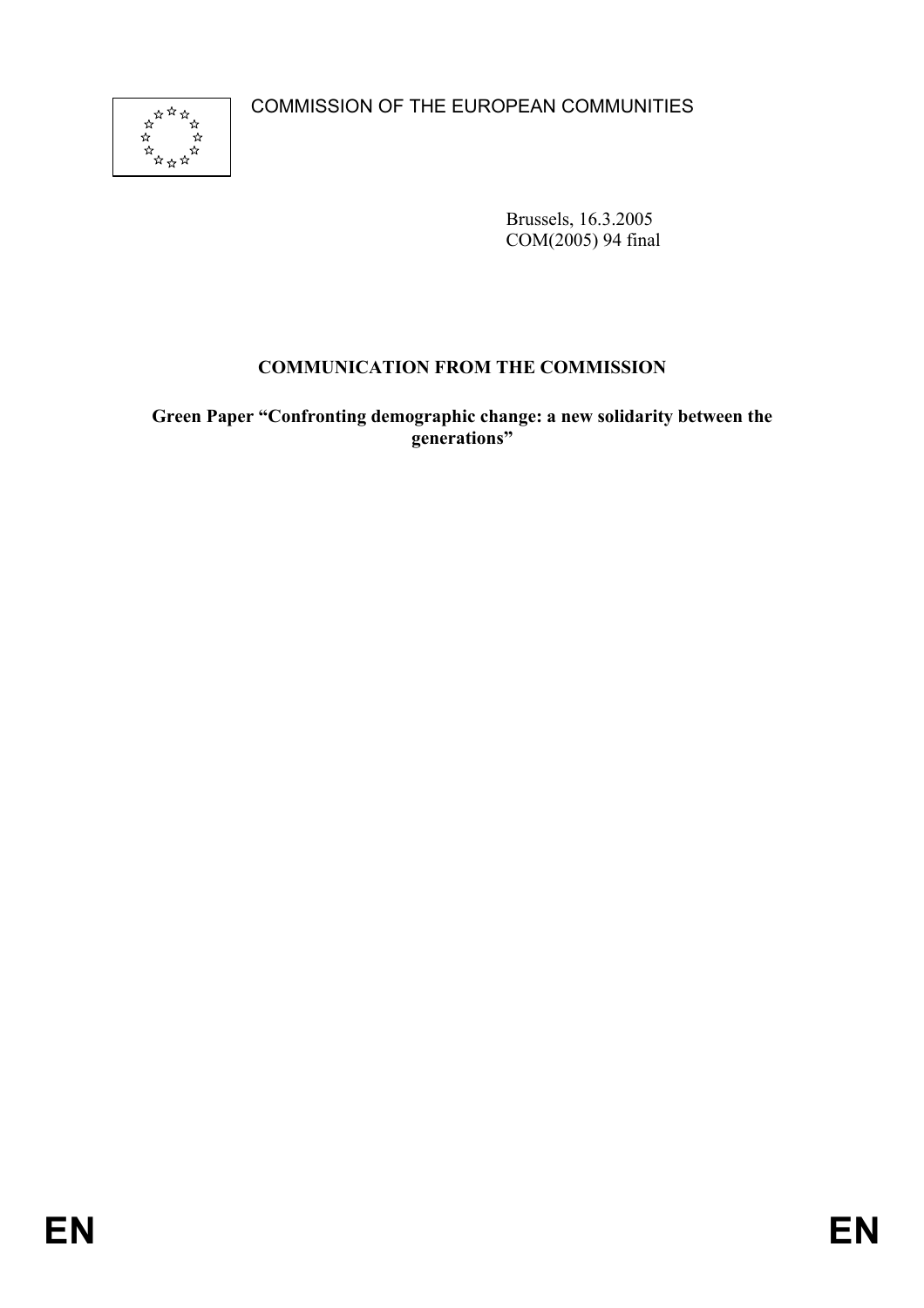### **COMMUNICATION FROM THE COMMISSION**

#### **Green Paper "Confronting demographic change: a new solidarity between the generations"**

Europe is facing today unprecedented demographic change. In 2003, the natural population increase in Europe was just 0.04% per annum; the new Member States, with the exception of Cyprus and Malta, all saw falling populations. In many countries, immigration has become vital to ensure population growth. The fertility rate everywhere is below the threshold needed to renew the population (around 2.1 children per woman), and has even fallen below 1.5 children per woman in many Member States.

Europeans would like to have more children. But they are discouraged from doing so by all kinds of problems that limit their freedom of choice, including difficulties in finding housing.

It is also the case that families — the structure of which varies but which still constitute an essential part of European society  $-$  do not find the environment in which they live conducive to child-rearing. If Europe is to reverse this demographic decline, families must be further encouraged by public policies that allow women and men to reconcile family life and work. Furthermore, the family will continue to play an important role in solidarity between the generations. The Union therefore needs to find out more about families in the various Member States, in particular with regard to employment and income in single-parent families, access to housing, social benefits and care for the elderly.

The Union's population is set to grow just slightly up until 2025, thanks to immigration, before starting to drop<sup>1</sup>: 458 million in 2005, 469.5 million in 2025  $(+2%)$ , then 468.7 million in 2030. Yet 55 of the 211 regions of the EU-15 already saw a fall in population during the second half of the 1990s. This is also the case in most of the regions of the new Member States (35 out of 55 regions), because of natural decrease and net emigration<sup>2</sup>.

This trend is even greater when just the total working age population (15-64 years) is considered: between 2005 and 2030, it is due to fall by 20.8 million.

The report from the High Level Group chaired by Wim Kok emphasised the importance of the demographic challenge for the Lisbon Strategy: ageing could cause potential annual growth in GNP in Europe to fall from 2-2.25% today to 1.25% in 2040, with all that entails for entrepreneurship and initiative in our societies.

To meet this challenge, the Lisbon Agenda must be resolutely implemented, in particular those policies focusing on getting people into jobs - especially certain groups in the population such as women and both younger and older people – on innovation and increasing productivity.

1

<sup>1</sup> Eurostat's baseline scenario, used for population forecasting, provisional results – December 2004.

Regions NUTS 2. *Source: Third report on cohesion*, February 2004.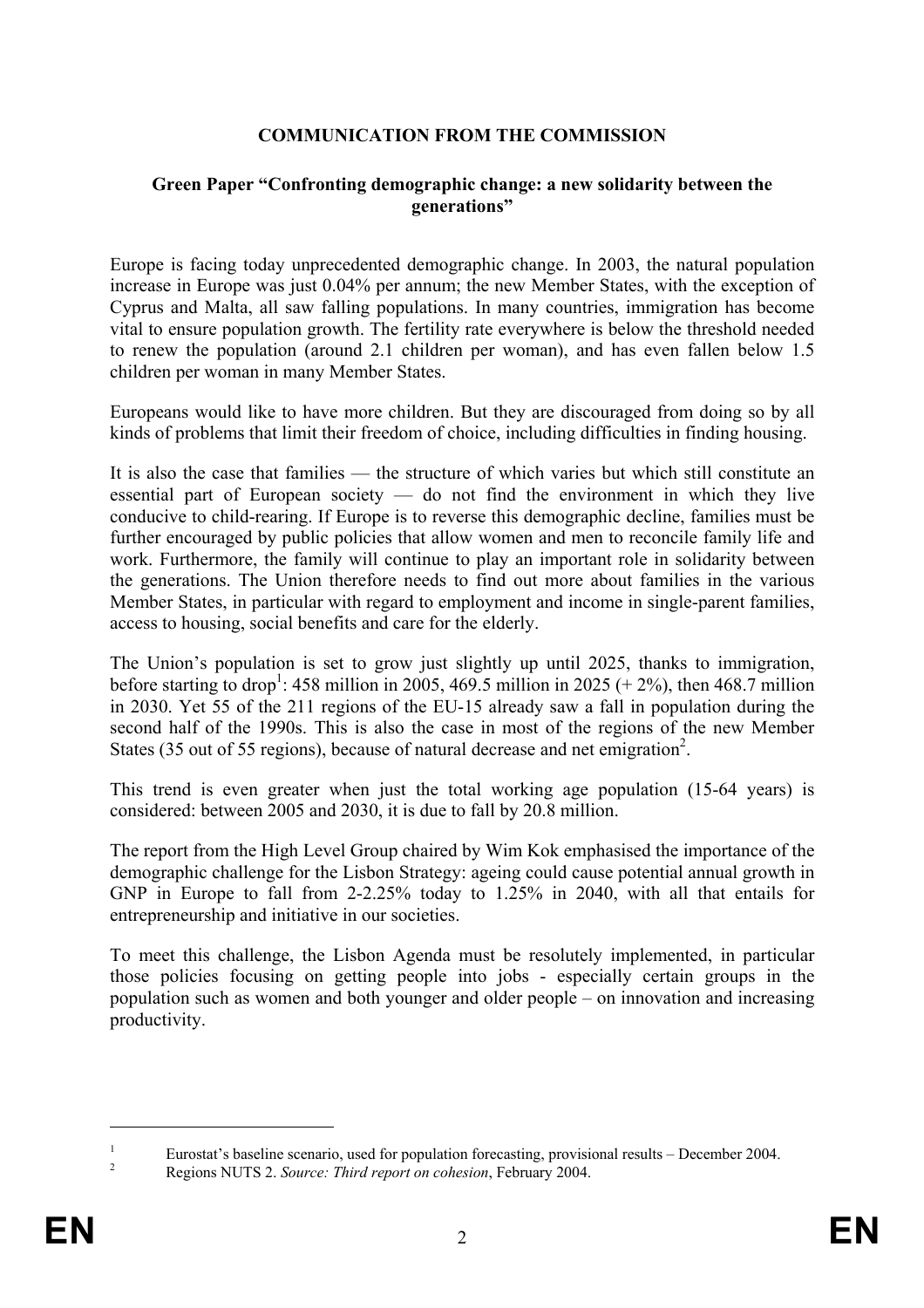It is also necessary to continue modernising social protection systems, especially pensions, to ensure their social and economic sustainability and to enable them to cope with the effects of demographic ageing.

For several years now, the Union has been developing policies<sup>3</sup> to help anticipate these changes<sup>4</sup> and recent initiatives, such as the Green Paper on an EU approach to managing economic migration, contribute to the discussion.

These demographic changes are the result of three basic trends:

- **Continuing increases in longevity** as a result of considerable progress made in health care and quality of life in Europe: healthy life expectancy is still rising. This trend should continue, with the gap between male and female life expectancy closing.It will not be uncommon to see four surviving generations of the same family. But the individual members will move about more and will not always live as close to each other as they did in the past.
- The continuing growth in the number of workers **over 60,** which will stop only around 2030, when the baby-boomer generation will become "elderly".
- **Continuing low birth rates**. The baby-boomer generation has had fewer children than previous generations, as a result of many factors: difficulties in finding a job, the lack and cost of housing, the older age of parents at the birth of their first child, different study, working life and family life choices. Almost everywhere, fertility is below the population replacement level. In certain southern and eastern European countries, it is less than 1.3 children per woman.

The structure of society is also changing radically. Family structures are changing: there are more "older workers" (55-64), elderly people (65-79) and very elderly people (80+), fewer children, young people and adults of working age. The bridges between the various stages of life have become more complex: this is particularly the case for young people, who are experiencing certain life events later (e.g. graduation, first job, first child).

European and national level public policies must take these demographic changes into account. This is the goal of the preparatory action adopted by the European Parliament in 2004<sup>5</sup> which seeks to better take into account the impact of demographic changes in all the relevant policies.

In a growing number of Member States, adapting to these trends has already become a political priority. To compensate for the predicted fall in the working age population, the Union advocates greater employment participation, particularly by women and older people, encourages investment in human resources and higher productivity through economic reforms, research and innovation. Greater efforts are needed to integrate young people into the labour market and to support them as they pursue 'non-linear' careers, alternating between employment, study, unemployment and retraining or the updating of skills.

1

<sup>3</sup> See Annex 1.

<sup>4</sup> Towards a Europe for All Ages - COM(1999) 221, 25.2.1999; Europe's response to World Ageing -  $COM(2002)$  143, 18.3.2002.

Budget heading 25 04 01 - OJ L 53, 23.2.2004, Volume 47, p. II/1281.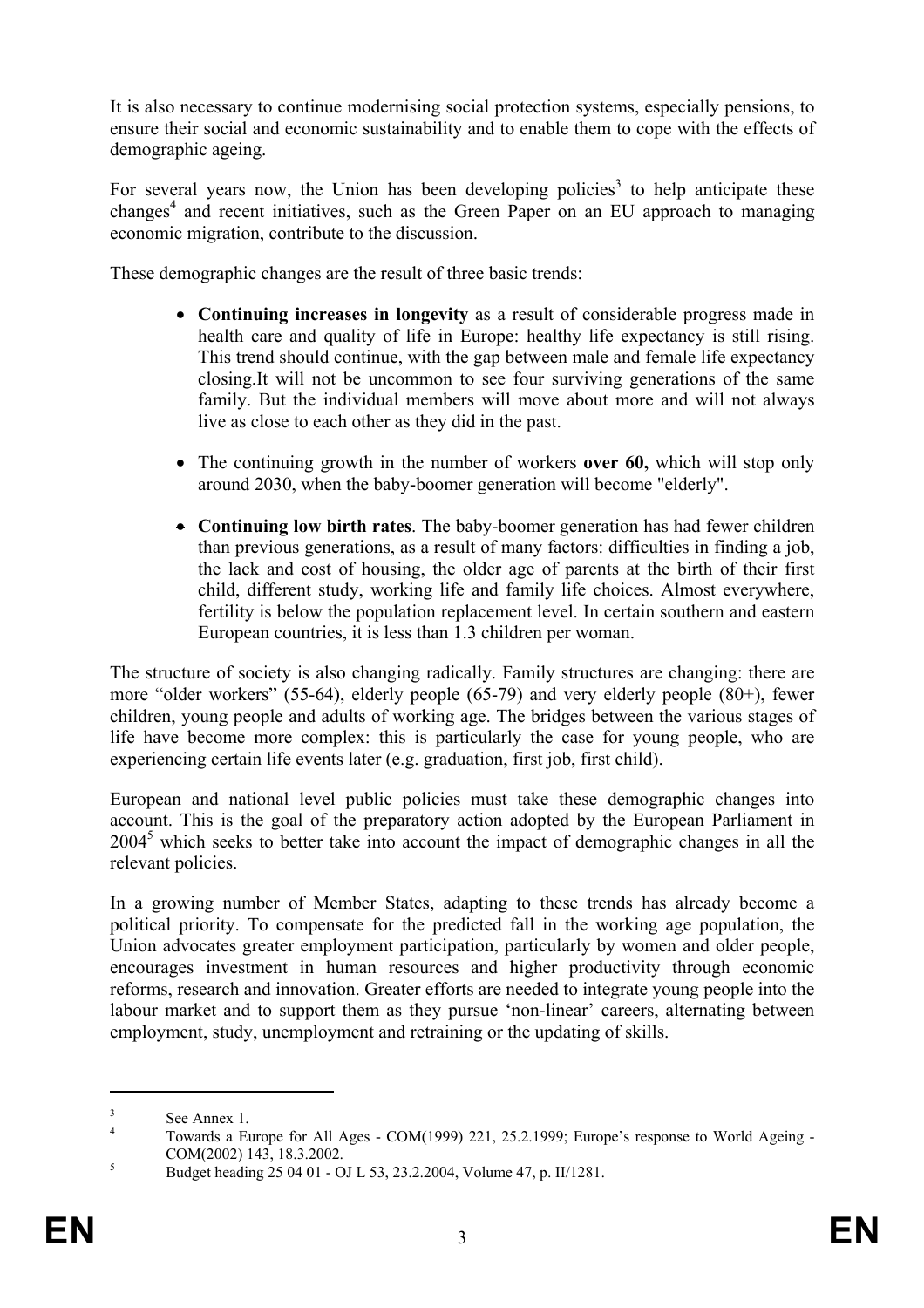In the context of the Union's new social agenda, a more in-depth debate is needed which respects the various powers of different levels of governance. **Many issues associated with demographic change come within the exclusive competence of the Member States or their regional authorities, or social partners. But these are also urgent issues of common interest to which all the Member States need to respond.** 

The fact is that the demographic dependency ratio<sup>6</sup> will rise from 49% in 2005 to 66% in 2030**.** We will have to not only reach but to exceed the objective in the Lisbon Strategy – an employment rate of 70% – to compensate for the expected drop in the working age population: employment participation will have to increase, and the retirement age will have to continue to rise. It will be important to assess and discuss how best to mitigate the most damaging effects of these trends.

Do you take the view that the discussion of demographic trends and managing their impact should take place at European level?

If so, what should be the objectives, and which policy areas are concerned?

#### **1. THE CHALLENGES OF EUROPEAN DEMOGRAPHY**

The three causes of demographic ageing mentioned above can be found throughout Europe, but the situations are very different, as summarised below<sup>7</sup>:

- **The Union no longer has a "demographic motor".** Those Member States whose population is not set to fall before 2050 represent only a small share of Europe's total population. Of the five largest Member States, only the populations of Britain and France will grow between 2005 and 2050  $(+ 8\%$  and  $+ 9.6\%$  respectively)<sup>8</sup>. The population will start to drop in some cases before 2015, and in some cases the fall will by more than 10- 15% by 2050.
- **Immigration** has recently mitigated the impact of falling birth rates in many countries.
- The situation in the **candidate countries** accentuates the demographic contrasts. Forecasts for Bulgaria and Romania show negative growth (-21% and -11% respectively by 2030), as do UN forecasts for Croatia (-19%). However, the population of Turkey is set to rise by more than 19 million between 2005 and 2030 (+25%).

| Eurostat base scenario, EU-25<br>(in thousands) | 2005-2050 | 2005-2010 | 2010-2030 | 2030-2050 |
|-------------------------------------------------|-----------|-----------|-----------|-----------|
| <b>Total population</b>                         | $-2.1%$   | $+1.2%$   | $+1.1%$   | $-4.3%$   |
|                                                 | (-9642)   | (+5444)   | (+4980)   | (-20066)  |
| Children (0-14)                                 | $-19.4%$  | $-3.2%$   | $-8.9%$   | $-8.6%$   |
|                                                 | (-14415)  | (-2391)   | $(-6411)$ | $(-5612)$ |
| Young people (15-24)                            | $-25.0\%$ | $-4.3%$   | $-12.3%$  | $-10.6%$  |
|                                                 | (-14441)  | (-2488)   | $(-6815)$ | (-5139)   |
| Young adults (25-39)                            | $-25.8%$  | $-4.1%$   | $-16.0%$  | $-8.0\%$  |
|                                                 | (-25683)  | (-4037)   | (-15271)  | (-6375)   |
| Adults (40-54)                                  | $-19.5%$  | $+4.2%$   | $-10.0\%$ | $-14.1%$  |
|                                                 | (+19125)  | (+4170)   | (+10267)  | (-13027)  |
| Older workers (55-64)                           | $+8.7%$   | $+9.6%$   | $+15.5%$  | $-14.1%$  |

<sup>6</sup> The ratio of the population aged 0 to 14 and over 65 to the population aged between 15 and 64 years.

<u>.</u>

<sup>7</sup> See Annex 2 .

<sup>8</sup> Spain will see growth of 5.7 % between 2005 and 2030, and a drop of 0.8 % between 2005 and 2050.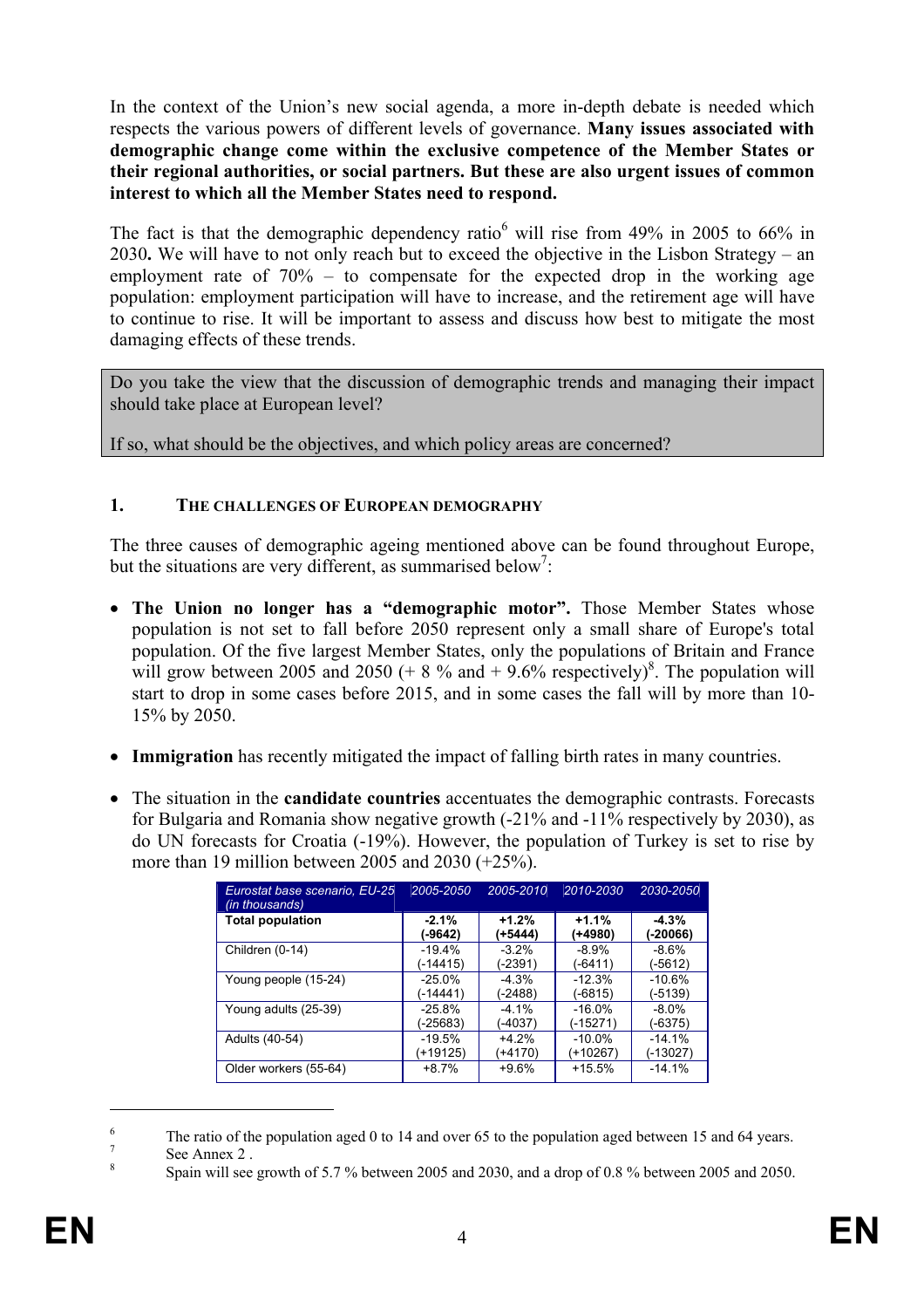|                           | (+4538)    | $(+5024)$ | $(+8832)$  | $(+9318)$ |
|---------------------------|------------|-----------|------------|-----------|
| Elderly people (65-79)    | $+44.1%$   | $+3.4%$   | $+37.4%$   | $+1.5%$   |
|                           | $(+25458)$ | (+1938)   | $(+22301)$ | $(+1219)$ |
| Very elderly people (80+) | +180.5%    | $+17.1%$  | $+57.1%$   | $+52.4%$  |
|                           | (+34026)   | (+3229)   | $(+12610)$ | (18187)   |

These developments are part of a wider trend: all parts of the world will witness demographic ageing over this century. Our main partner, the United States, may see its population rising between 2000 and  $2050^9$ . In China it will be fast, with a falling population from 2025. However, the populations of our neighbouring regions in Europe, Africa and the Middle East will start to age much later: their populations are much younger, with an average age of 20 years or less, compared to 35 in Europe.

### **1.1. The challenge of a low birth rate**

In this context, a low birth rate is a challenge for the public authorities. Never in history has there been economic growth without population growth. Increasing productivity, in particular through access to lifelong learning, and increasing employment participation, in particular by creating a real European labour market and a higher level of occupational mobility, are two important ways of doing this, as are increasing the birth rate and immigration.

Europeans have a fertility rate which is insufficient to replace the population. Surveys have revealed the gap which exists between the number of children Europeans would like (2.3) and the number that they actually have  $(1.5)^{10}$ . This means that, if appropriate mechanisms existed to allow couples to have the number of children they want, the fertility rate could rise overall, even though the desired family size varies considerably from one Member State to another.

The low fertility rate is the result of obstacles to private choices: late access to employment, job instability, expensive housing and lack of incentives (family benefits, parental leave, child care, equal pay). Incentives of this kind can have a positive impact on the birth rate and increase employment, especially female employment, as certain countries have shown. However, 84% of men surveyed by Eurobarometer in 2004 said that they had not taken parental leave or did not intend to do so, even when informed of their rights.

Over many years, the Union has been making considerable efforts to achieve equality between men and women and has coordinated national social protection policies.

How can a better work/life balance help to tackle the problems associated with demographic ageing?

How can a more balanced distribution of household and family tasks between men and women be encouraged?

Should the award of certain benefits or advantages (leave, etc.) be linked to an equal distribution of tasks between the sexes? How best to ensure an adequate income for both parents on parental leave?

<u>.</u>

 $\alpha$ <sup>9</sup> UN forecasts, 2002.

<sup>10</sup> *Report of the High-level Group on the future of social policy in an enlarged European Union,* May 2004.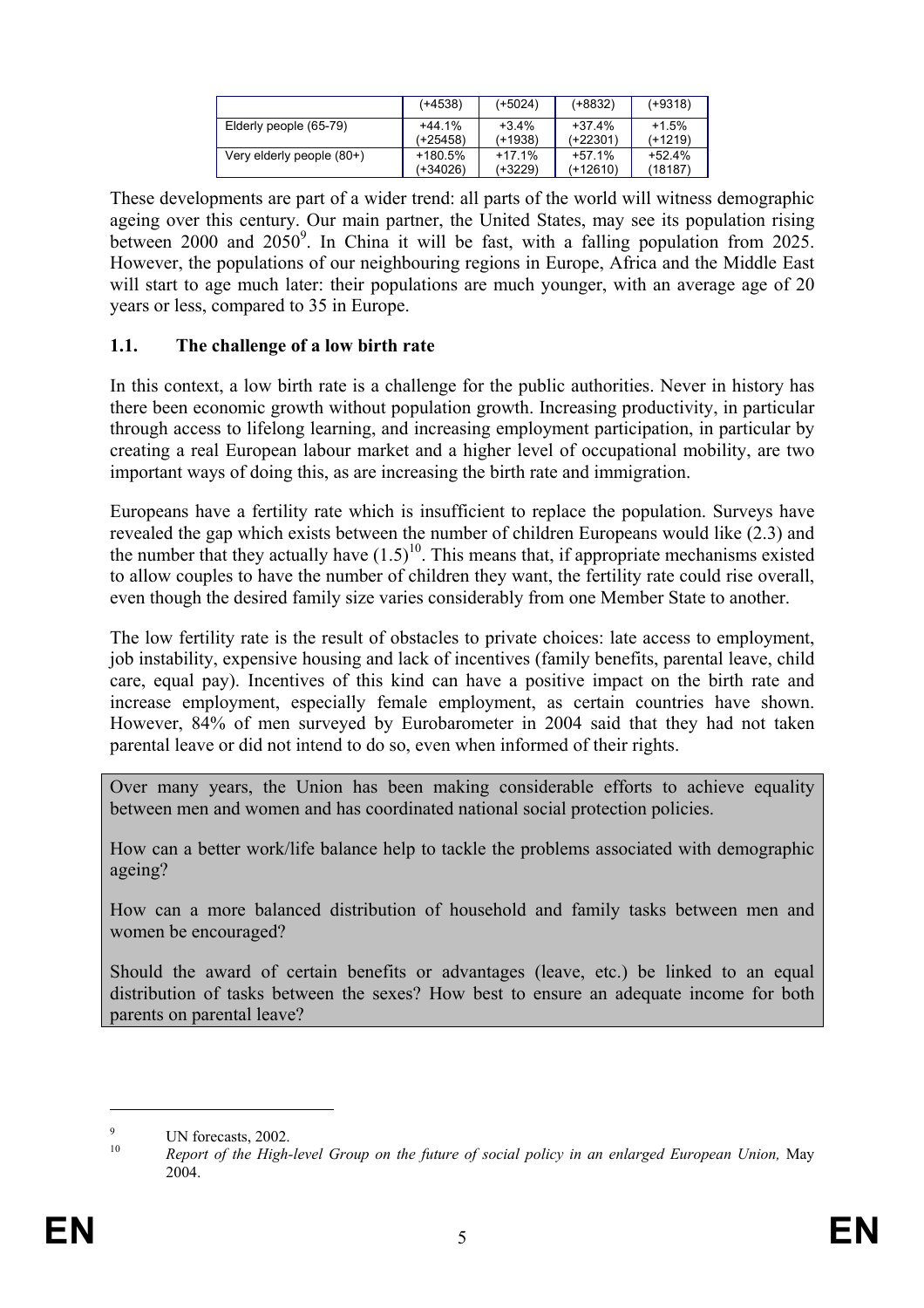How can the availability of child care structures (crèches, nursery schools, etc.) and elderly care structures be improved by the public and private sectors?

Can a reduced rate of VAT contribute to the development of care services?

How can parents, in particular young parents, be encouraged to enter the labour market, have the career that they want and the number of children they want?

## **1.2. The possible contribution of immigration**

Immigration from outside the EU could help to mitigate the effects of the falling population between now and 2025, although it is not enough on its own to solve all the problems associated with ageing and it is no substitute for economic reforms. As stated in the recent Commission Green Paper<sup>11</sup>, ever larger migrant flows may be needed to meet the need for labour and safeguard Europe's prosperity. Given the demographic situation in Europe and its geographical environment, this immigration will also be intended to reinforce the population in general, and not only to supply manpower. This means that the admission mechanisms for third country nationals must be managed effectively and transparently, and proactive integration and equal opportunities policies must be ensured, in order to achieve a balance between the respective rights and responsibilities of migrants and host societies<sup>12</sup>. The option of a wider recourse to immigration as part of the response to demographic ageing needs to be discussed at national and European levels, as well as with the countries of origin.

The Thessaloniki European Council in June 2003 declared that an EU integration policy [for immigrants] should help to meet the new demographic and economic challenges currently facing the EU. This is the debate initiated by the Green Paper adopted last January.

To what extent can immigration mitigate certain negative effects of demographic ageing?

What policies should be developed for better integrating these migrants, in particular young people?

How could Community instruments, in particular the legislative framework to combat discrimination, the structural funds and the Employment Strategy, contribute?

## **2. A NEW SOLIDARITY BETWEEN THE GENERATIONS**

Demographic changes are creating a new society, and these changes are set to speed up from 2010 onwards: ever fewer young people and young adults, ever more older workers, pensioners and very elderly people. Our societies will have to invent new ways of liberating the potential of young people and older citizens. Dealing with these changes will require the contribution of all those involved: new forms of solidarity must be developed between the generations, based on mutual support and the transfer of skills and experience. The European initiative for youth proposed by the Commission in the Communication on the mid-term review of the Lisbon strategy should contribute to this.

1

<sup>&</sup>lt;sup>11</sup> COM(2004) 811, 11.1.2005.

<sup>12</sup> Communication from the Commission on immigration, integration and employment - COM(2003) 336.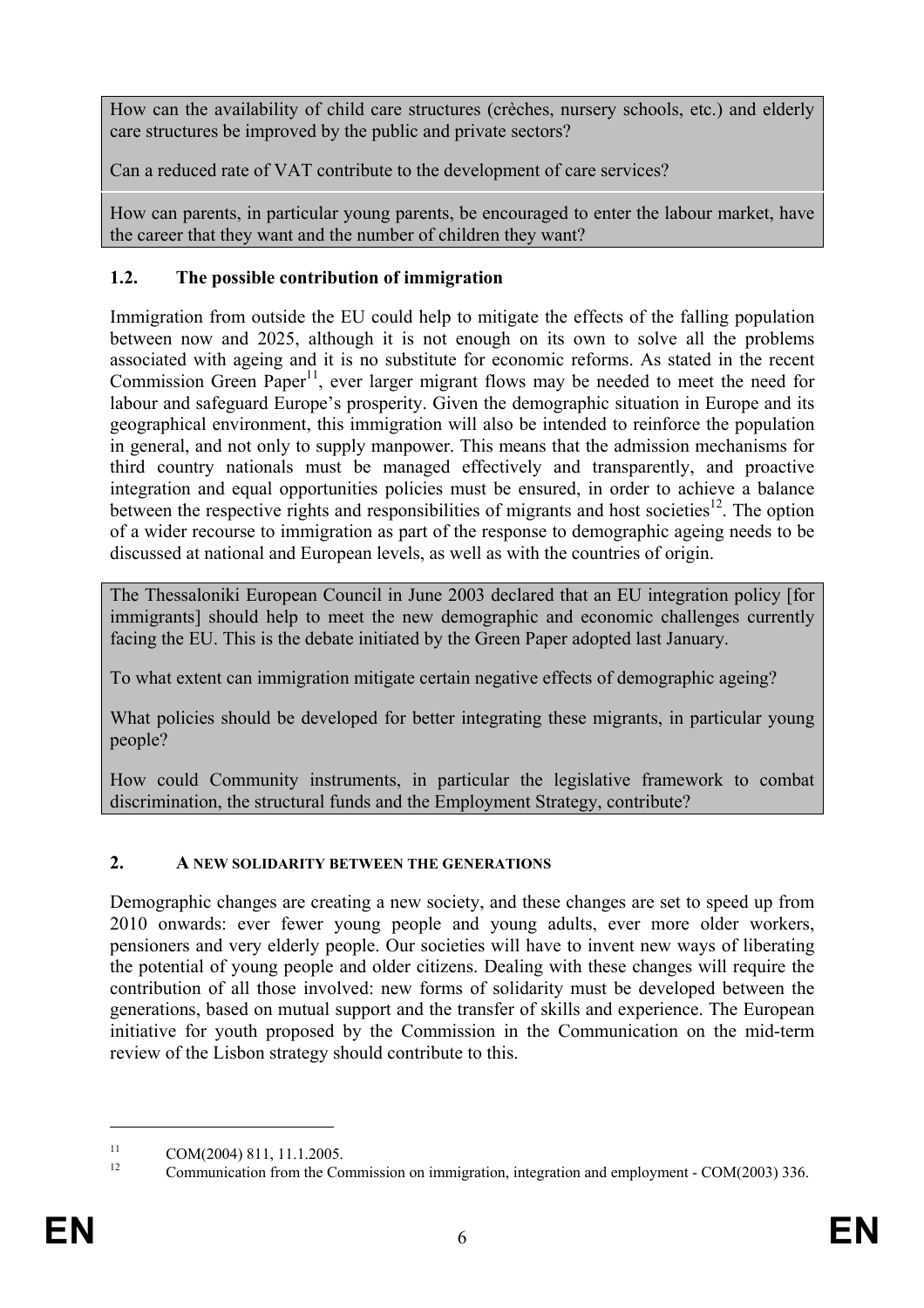## **2.1. Better integration of young people**

Today's children and young people will have to take over from larger numbers of individuals in the previous generations. Their level of education and training is certainly markedly higher than that of their elders: for example, in the EU-15, nearly 28% of 25-34 year olds had been educated to degree level in 2003, compared to 16% of 55-64 year olds. This points to a potential for higher productivity and greater adaptability than was the case for previous generations. However, the Union must accept that young people are becoming a rare and yet undervalued resource. The fact is that young people are finding it hard to integrate in economic life:

- The unemployment rate for under 25s was 17.9% in December 2004, compared to 7.7% for those aged 25 or over.
- Young people are at particular risk of poverty<sup>13</sup>: this applies to 19% of 16-24 year olds, compared to 12% of those aged 25-64 $14$ . This proportion is also higher than that for people aged 65 years or above (17%).
- Young people are sometimes faced with discrimination on the grounds of their age and lack of occupational experience, accentuated by other factors such as gender, social origin or race, all of which make it more difficult for them to integrate into economic life and society.
- The skills learnt at school are not always in line with the requirements of the knowledge society and the level of school failure is still a source of concern. In 2002, some 16.5% of 18-24 year olds left school with no qualifications. There are many reasons for this. Measures to support families and their school-age children, associated with the modernisation of teaching systems, should reduce school failure rates.
- Moreover, children are also at risk of poverty: this is the reality for 19% of under 15s. The risk is even worse for those living in single-parent families. One consequence of this is that children are forced to drop out of school early, which may, in the medium term, accentuate the risk of poverty amongst young people.

The education system will have to meet a significant challenge: it needs both to raise the level of initial training and to offer more flexible pathways, in which, for example, young people would be more likely to alternate education at college, work and work-linked training, in order to meet the needs of the economy. They should also have greater access to the opportunities provided by distance learning.

Demographic ageing does not of course mean an automatic solution to the problems of unemployment and integration. The social partners, the school system, public authorities and local players will have to reflect on how best to improve integration pathways and combat the discrimination which can affect young people.

<u>.</u>

<sup>&</sup>lt;sup>13</sup> I.e. with a net income less than  $60\%$  of the average.

Joint Report on Inclusion : http://europa.eu.int/comm/employment\_social/soc-prot/socincl/joint\_rep\_fr.htm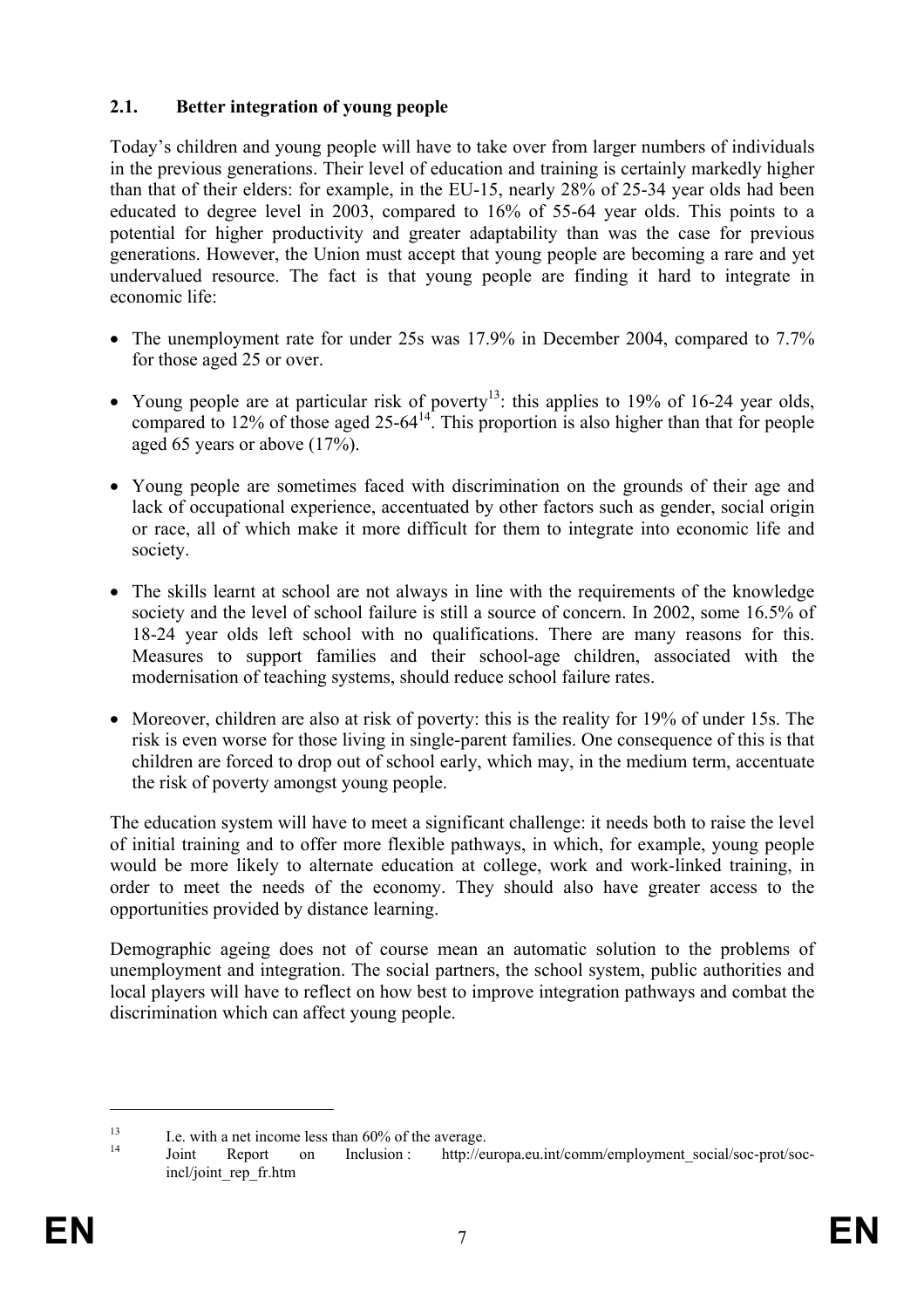European objectives have been laid down for the prevention of long-term youth unemployment, combating school drop-out and raising the level of initial training. The structural funds help to attain them at grass roots level.

How can Community policies contribute more to combating child poverty and poverty among single-parent families and to reducing the risk of poverty and exclusion among young people?

How can initial training and adult training schemes be improved? What can non-formal education and voluntary activities contribute? How can the structural funds and the instruments for achieving better access to the knowledge society contribute?

How can the bridges between school and working life and the quality of young people's employment be improved? What role should social dialogue play? What can dialogue with civil society, in particular youth organisations, contribute?

What forms of solidarity can be fostered between young people and elderly people?

# **2.2. A global approach to the "working life cycle"**

The number of young adults (25-39 years old) will begin to fall in 2005 and this trend is set to accelerate significantly after 2010 (-16% between 2010 and 2030). The number of 40-54 year olds will start to fall in 2010. In parallel, the number of people aged 55 and over will grow by 9.6% between 2005 and 2010, and by 15.5% between 2010 and 2030, before falling sharply in its turn. Companies will therefore have to rely increasingly on the experience and skills of older workers, whilst actively preparing those younger than 55 to replace them. Despite a certain degree of progress, the employment rate for people aged 55+ (40.2% in 2003, or around 20.5 million people in employment) is far below the European objective of 50%.

Young employed people may want to spend more time with their children and work more at another time in their life. These demographic changes may therefore lead to a new, more adaptable and flexible organisation of working time. Technological developments are another way of better balancing family life and work.

The quality of jobs and the working environment will also make a significant contribution to keeping people at work, by reducing the risk of occupational accidents and improving workers' health, in particular the health of the oldest workers. Anticipating these changes will help us to manage the working life cycle better. It will also be necessary to develop incentives to change people's behaviour with regard to older workers and to combat discrimination.

In order to promote the transition to a knowledge society, EU policies promote the modernisation of work organisation, the definition of lifelong learning strategies, the quality of the working environment and "active ageing", in particular raising the average retirement age. Demographic changes reinforce the importance of these policies, whilst raising new questions:

How can the organisation of work be modernised, to take into account the specific needs of each age group? How can young couples' integration in working life be facilitated and how can we help them to find a balance between flexibility and security to bring up their children, to train and update their skills to meet the demands of the labour market? How can we enable older people to work more?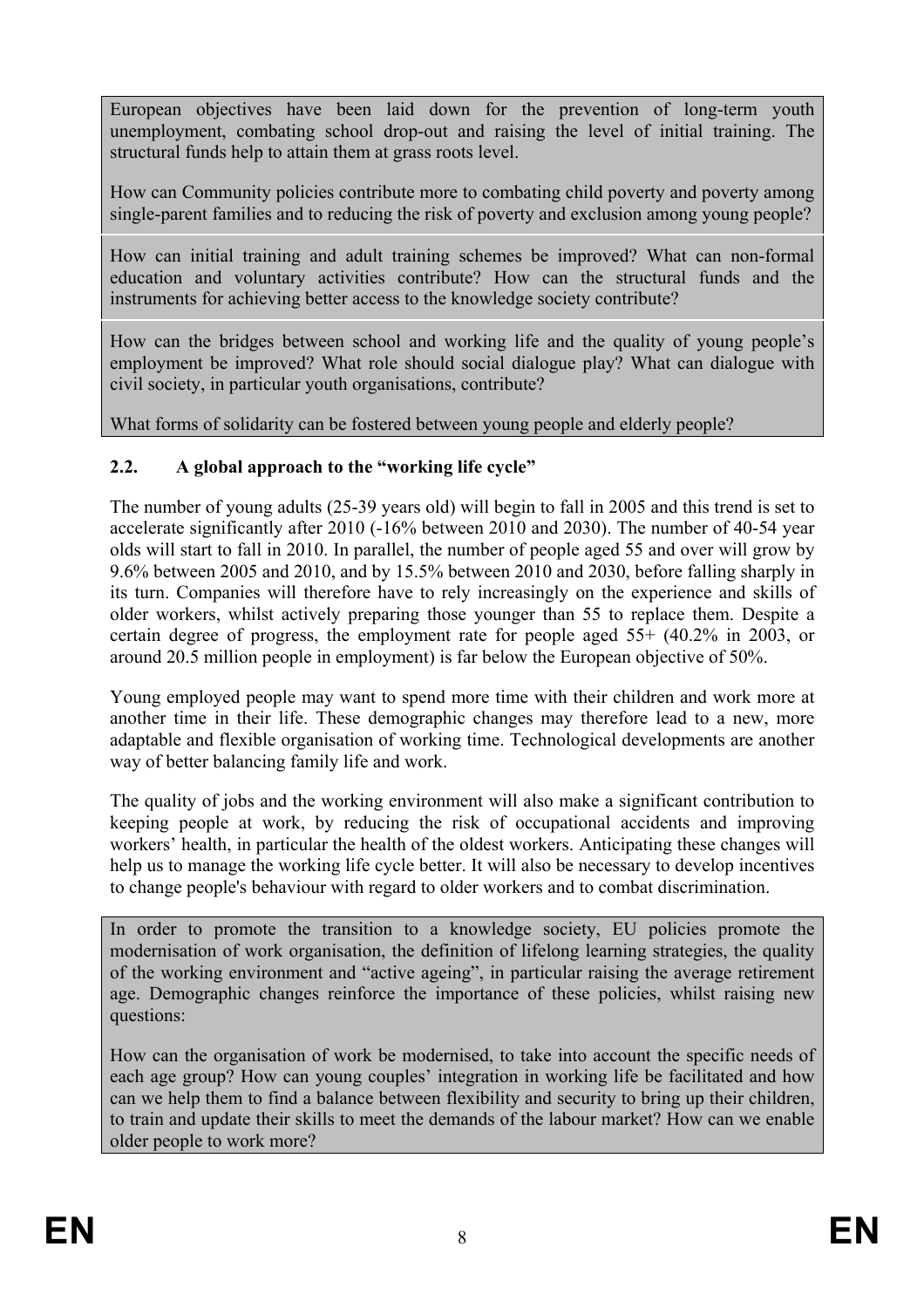How can work organisation best be adapted to a new distribution between the generations, with fewer young people and more older workers?

How can the various stakeholders in the Union contribute, in particular by way of social dialogue and civil society?

## **2.3. A new place for "elderly people"**

The number of elderly people aged 65-79 will increase significantly after 2010 and until around 2030 (+ 37.4%). They will be more active and in better health if current trends continue. They will also be better off, having been more likely to build up a full pension, and will have more savings than their predecessors and their children.

Elderly people in certain countries are increasingly choosing to move to another region or abroad: mobility is not the reserve of the young or of employed people. They are consuming more new goods and services and want to participate actively in social life, in particular in the voluntary sector. They may wish to continue working or to combine part-time work with retirement, a trend that is developing in the USA. The employment rate of 65-74 year olds in the EU was 5.6% in 2003, compared to 18.5% in the USA. Some of them will also want to help their children and grandchildren and ensure that their wealth is passed down to the younger generations.

The European coordination of retirement scheme reforms is promoting more flexible bridges between work and retirement.

Should there be a statutory retirement age, or should flexible, gradual retirement be permitted?

How can elderly people participate in economic and social life, e.g. through a combination of wages and pensions, new forms of employment (part-time, temporary) or other forms of financial incentive?

How can activities employing elderly people in the voluntary sector and the social economy be developed?

What should be the response to pensioner mobility between Member States, in particular with regard to social protection and health care?

How should we be investing in health promotion and prevention so that the people of Europe continue to benefit from longer healthy life expectancy?

## **2.4 Solidarity with the very elderly**

With life expectancy increasing all the time, our societies are witnessing the presence of an ever-rising number of very elderly persons  $(80+)$ :  $+17.1\%$  between 2005 and 2010,  $+57.1\%$ between 2010 and 2030. On that timescale, very elderly people would number nearly 34.7 million, compared with approximately 18.8 million today. The proportion of people living alone, particularly women, will increase owing to female widowhood resulting from the difference in length of survival between the sexes. Retirement pensions for women are significantly less generous than for men. Women also have shorter careers and earn less during their working lives.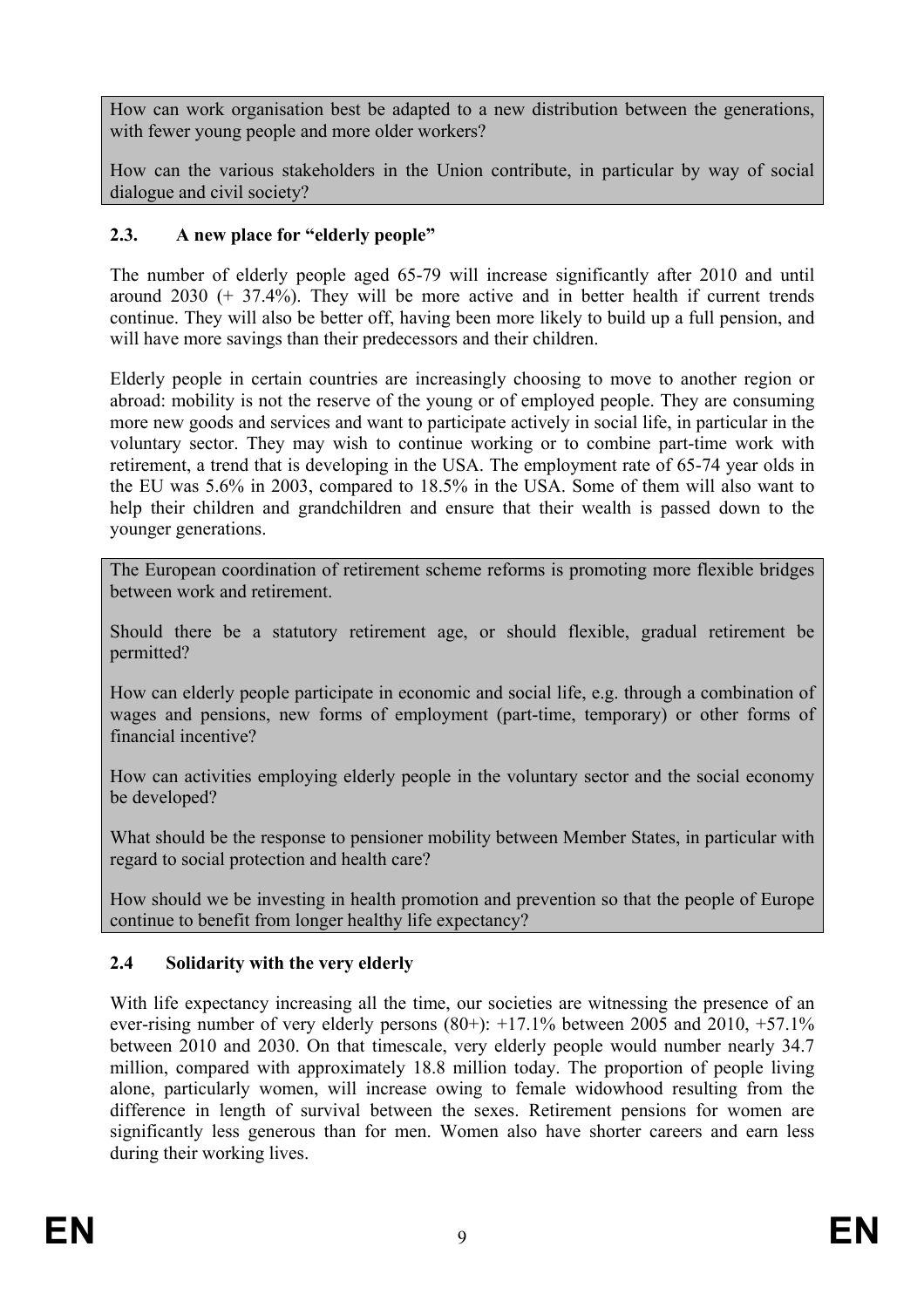Families will not on their own be able to solve the matter of caring for these people, however dependent or independent they are. The improved health profile of today's younger generations holds out the hope that the very elderly of the future will remain self-sufficient for longer, and that they will wish to remain in their own homes. High intensity care will be increasingly concentrated towards the end-of-life period. Nevertheless, there will also be more people than today who will need such high intensity care as a result of the loss of their independence.

In either case, appropriate care will be needed, and this today is provided in many countries by families and particularly by women. Yet these women are increasingly in employment. Furthermore, more grown-up children live far away from their parents.

Families must therefore be supported to a greater extent. This is where social services and networks of solidarity and care within local communities come in.

The coordination of national social protection policies is due to be extended to long-term care for the elderly in 2006. How can this help to manage demographic change?

In particular, should a distinction be drawn between retirement pensions and dependency allowances?

How do we train the human resources needed and provide them with good quality jobs in a sector which is often characterised by low salaries and low qualifications?

How do we arrive at a balanced distribution of care for the very old between families, social services and institutions? What can be done to help families? What can be done to support local care networks?

And what can be done to reduce inequality between men and women when they reach retirement age?

How can new technologies support older people?

### **3. CONCLUSION: WHAT SHOULD THE EUROPEAN UNION'S ROLE BE?**

In order to face up to demographic change, Europe should pursue three essential priorities:

- **Return to demographic growth. We must ask two simple questions: What value do we attach to children? Do we want to give families, whatever their structure, their due place in European society?** Thanks to the determined implementation of the Lisbon agenda (modernisation of social protection systems, increasing the rate of female employment and the employment of older workers), innovative measures to support the birth rate and judicious use of immigration, Europe can create new opportunities for investment, consumption and the creation of wealth.
- **Ensure a balance between the generations**, in the sharing of time throughout life, in the distribution of the benefits of growth, and in that of funding needs stemming from pensions and health-related expenditure.
- **Find new bridges between the stages of life**. Young people still find it difficult to get into employment. An increasing number of "young retirees" want to participate in social and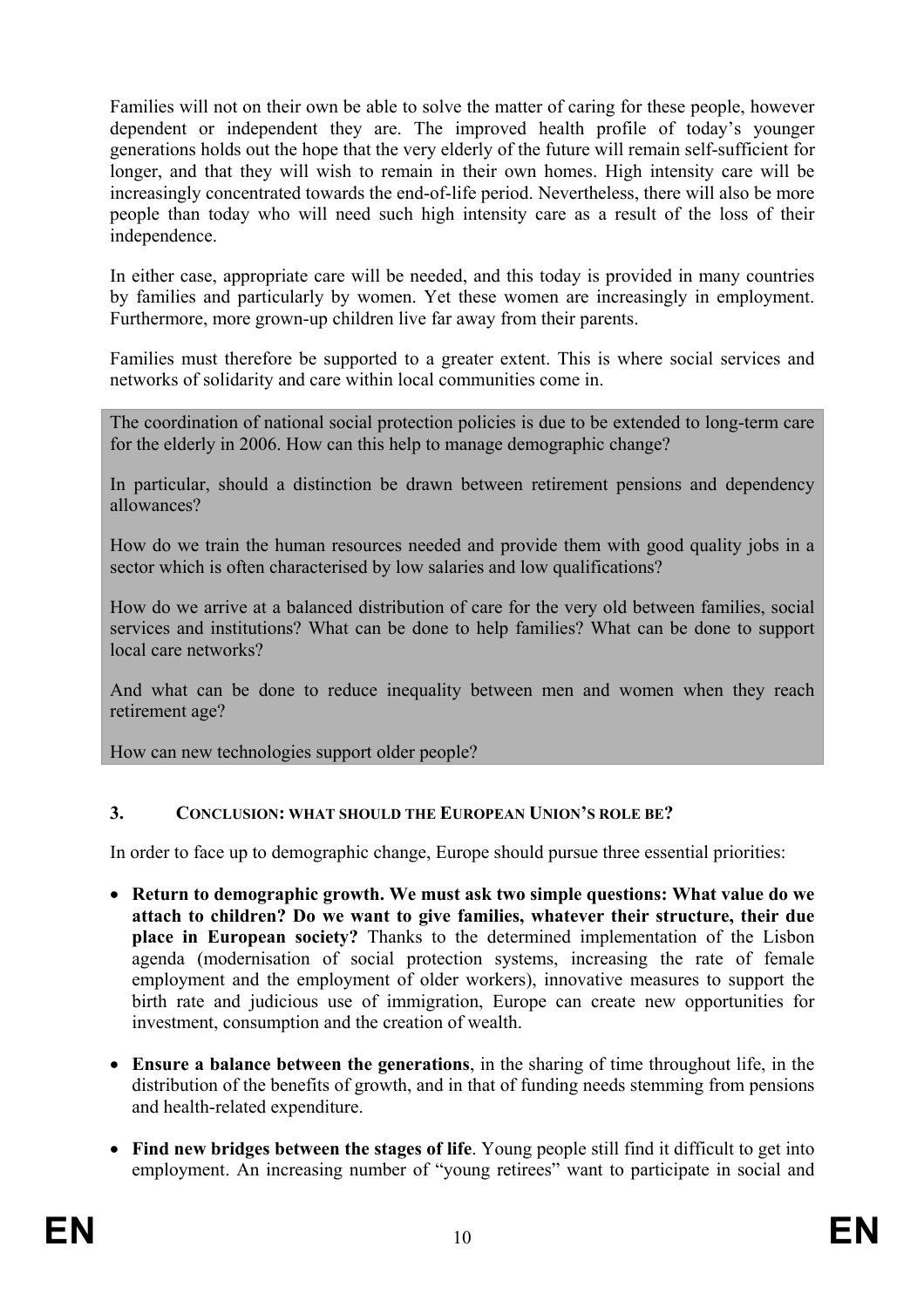economic life. Study time is getting longer and young working people want to spend time with their children. These changes alter the frontiers and the bridges between activity and inactivity.

Should the European Union be promoting exchanges and regular (e.g. annual) analysis of demographic change and its impact on societies and all the policies concerned?

Should the Union's financial instruments – particularly the structural funds – take better account of these changes? If so, how?

How could European coordination of employment and social protection policies better take on board demographic change?

How can European social dialogue contribute to the better management of demographic change? What role can civil society and civil dialogue with young people play?

How can demographic change be made an integral part of all the Union's internal and external policies?

In July 2005, the Commission will be organising a conference bringing together all the players concerned and which will offer an opportunity to examine the issues raised in this Green Paper. The objective of this conference and the Green Paper is to collect the best practices of the Member States and other players. The debate could also contribute to the European Youth Initiative proposed in the mid-term review of the Lisbon strategy<sup>15</sup>.

#### **4. HOW TO TAKE PART IN THE CONSULTATION**

The period of public consultation will commence on 16 March and end on 1 September 2005.

We invite you to submit your contribution using the electronic form which you can find on the European Commission site at the following address:

http://europa.eu.int/yourvoice/consultations/index\_en.htm.

All information of a personal nature will remain anonymous. Organisations are asked to identify themselves.

We encourage you to use the electronic response form which will make it easier to process your opinions during this consultation.

You may, however, also send us a written contribution to the following address:

Green Paper on Demographic Change

DG EMPL/E/1

J-27 01/122

1

European Commission

<sup>&</sup>lt;sup>15</sup> Youth Ministers agreed at the Council on 21 February 2005 to the use of the name "European Pact for Youth .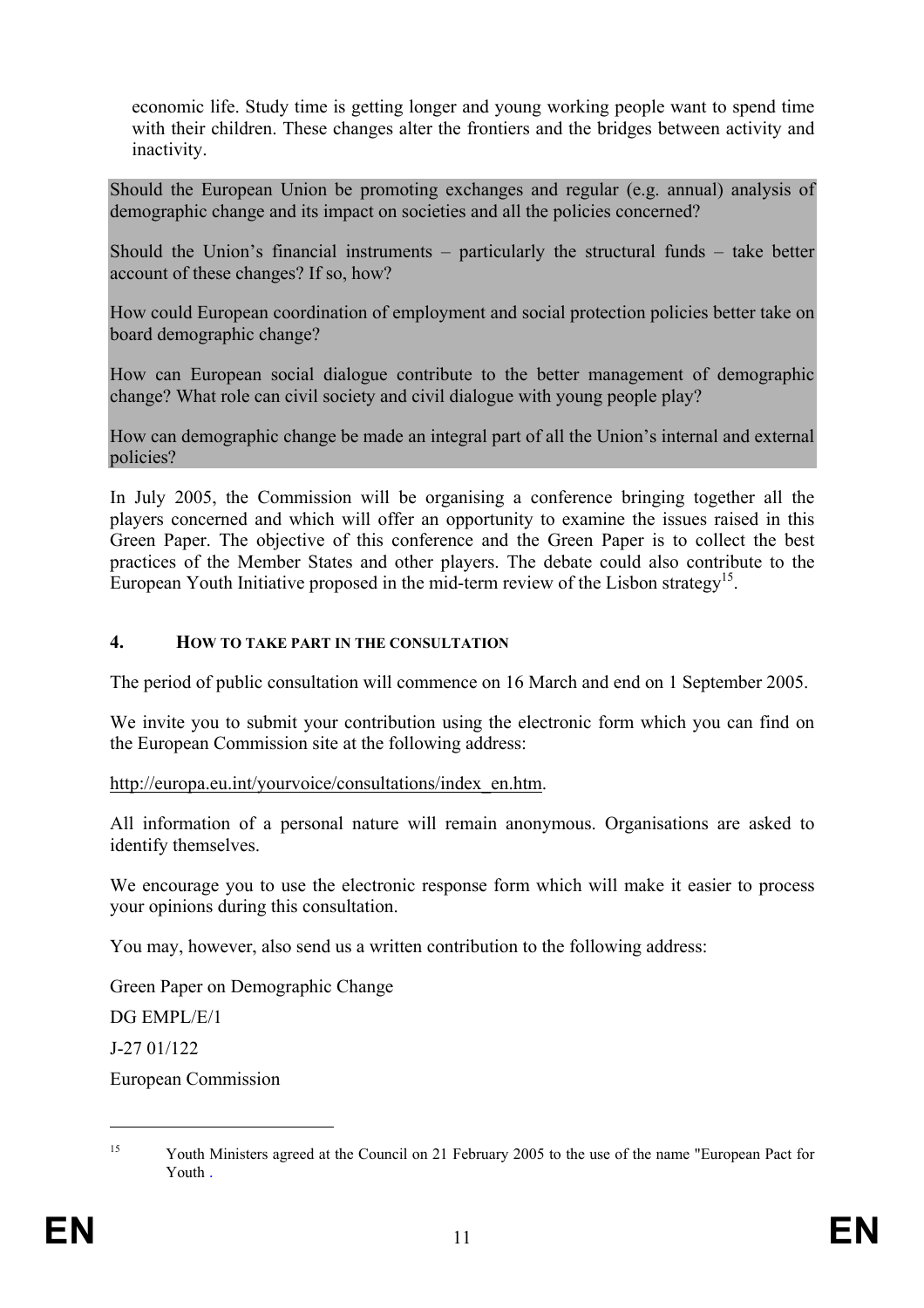B-1049 Brussels.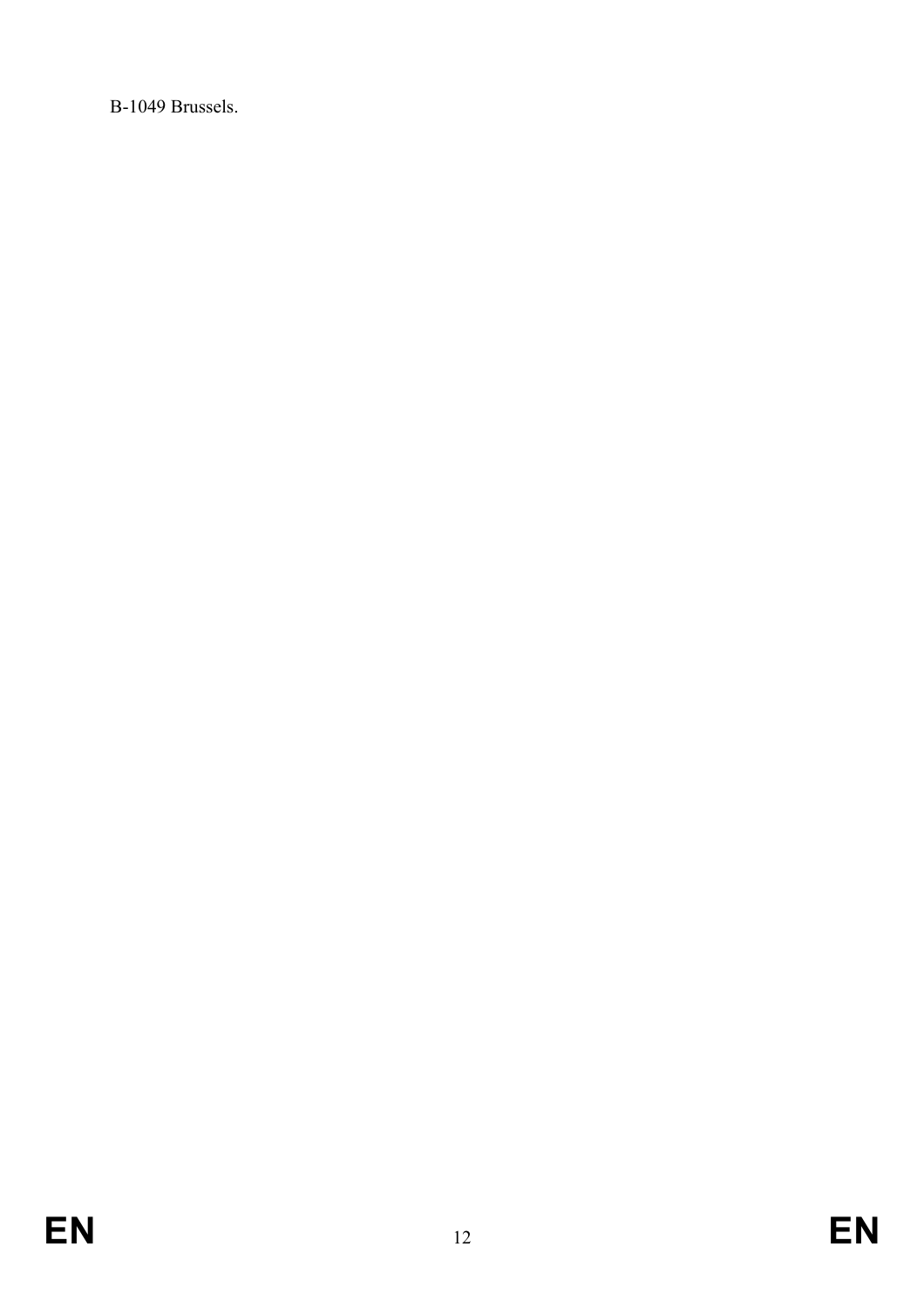## **ANNEX 1**

For several years now, many Community policies have been helping to anticipate demographic change:

- The European Employment Strategy and education and vocational training policy have mobilised those involved to combat school drop-out and to raise the level of young people's initial training<sup>16</sup>, as well as to promote "active ageing", the gradual raising of the average retirement age<sup> $17$ </sup> and an improvement in the quality of jobs. Here too, the Union is far from achieving the objectives set.
- The reform of social protection systems. The common objectives for the reform of pension schemes, adopted in 2001, call for the solidarity between the generations to be preserved and for a balance between retired and working people to be maintained. Extending the coordination of national health care and long-term elderly care policies will help to develop this approach. The European Strategy on Social Inclusion has set objectives for tackling child and family poverty.
- Respecting the principle of equality between men and women and taking this dimension into account in all the Union's policies ("gender mainstreaming"). Measures to help achieve a better work/life balance play a vital role in raising the employment rate. For example, the Barcelona European Council called in 2002 for Member States to develop child care structures. The social dialogue has concluded agreements on parental leave and part-time working which have been implemented by way of directives. Despite this progress, much remains to be done, as demonstrated by the low take-up rate of parental leave among men and the persistence of obstacles to women's access to high quality employment.
- Combating discrimination. Since 2000, a legislative framework has covered all discrimination in employment and has promoted diversity.
- The Broad Economic Policy Guidelines call for growth to be made more sustainable by reducing public debt and implementing sound policy. The multilateral surveillance of the implementation of the Broad Economic Policy Guidelines and the Stability and Growth Pact includes the evaluation of the sustainability of public finances. Work has been undertaken in the Economic Policy Committee to measure the medium-term and long-term economic and budgetary impact of ageing.
- A common approach to immigration policy including economic immigration has been developing for several years.
- The Social Fund, as a tool to support the Employment Strategy, and the European Regional Development Fund promote the development of child care and better "age management" in companies.

 $\overline{a}$ 

<sup>&</sup>lt;sup>16</sup> Guideline 4, Council Decision of 22 July 2003 (OJ L 197, 5.8.2003, p.13).

Guideline 5.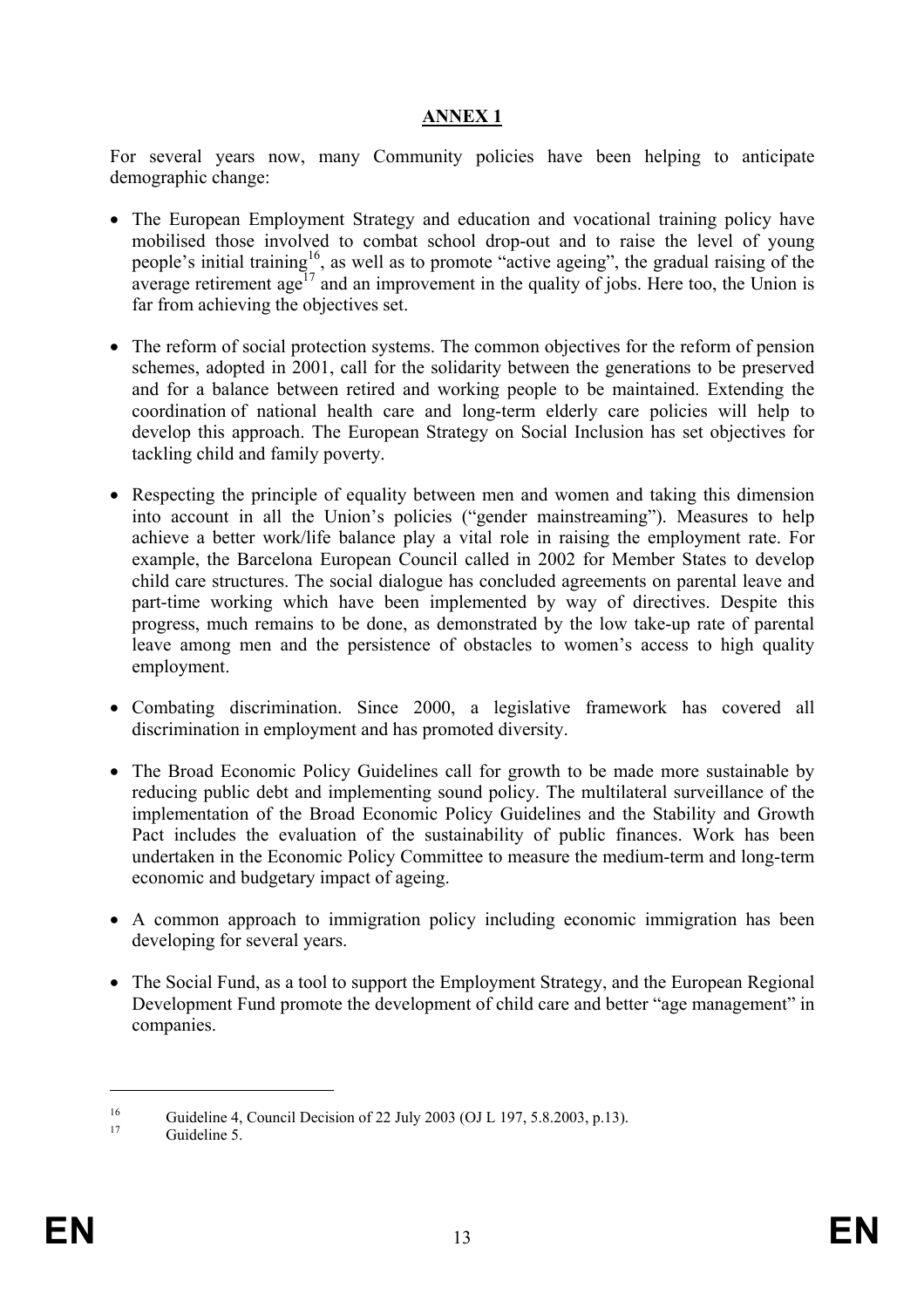• The research framework programme supports many projects associated with ageing and demographic change, focusing especially on clinical research into diseases affecting the very elderly and their impact on health care systems. The framework programme also includes studies on demographic trends in Europe.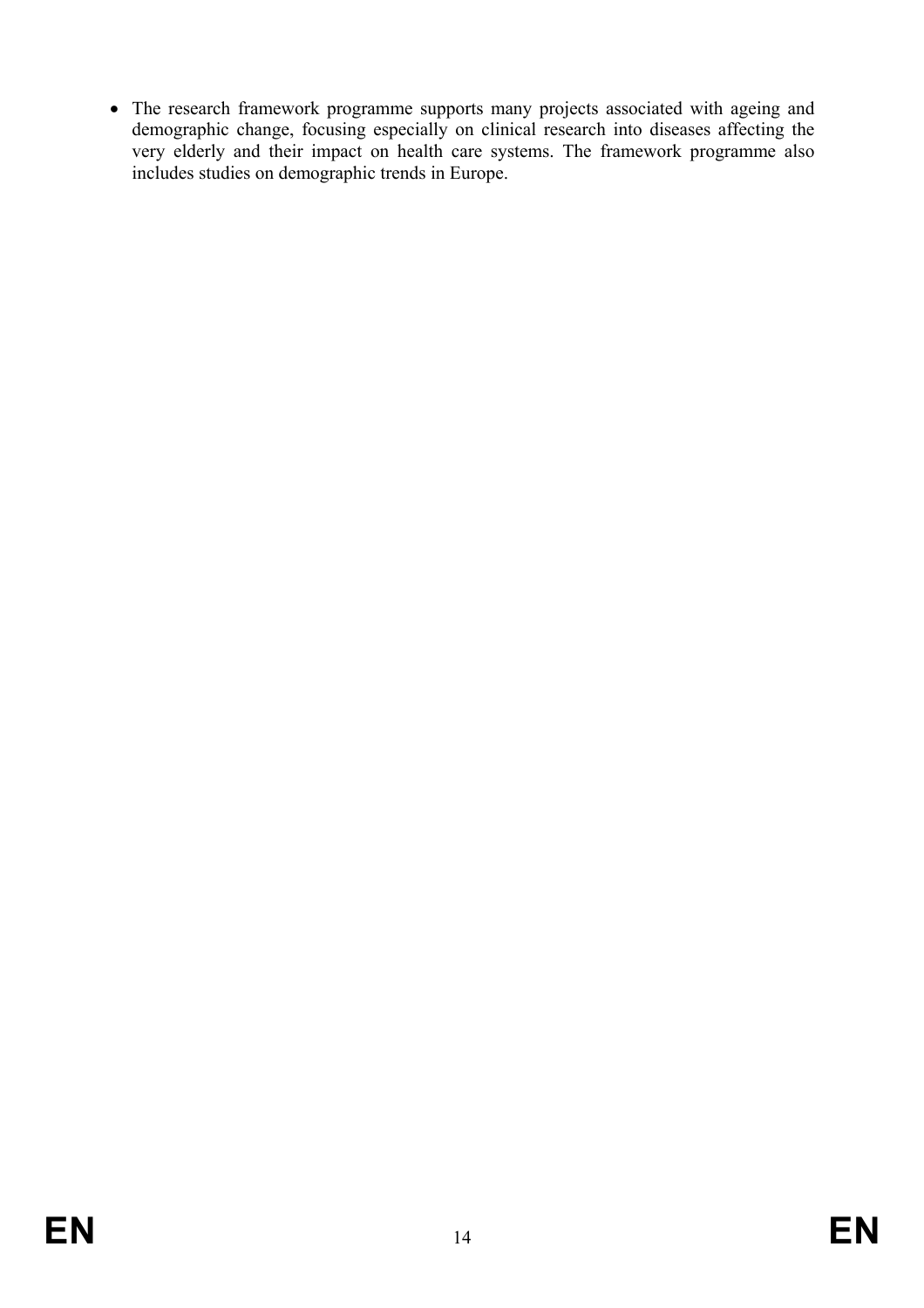| NNI.<br>۲. |
|------------|
|------------|

| 1.             |  |
|----------------|--|
| 1.1.           |  |
| 1.2.           |  |
| 2.             |  |
| 2.1.           |  |
| 2.2.           |  |
| 2.3.           |  |
| 3 <sub>1</sub> |  |
| 4.             |  |
|                |  |
|                |  |
|                |  |
|                |  |
|                |  |
|                |  |
|                |  |
|                |  |
|                |  |
|                |  |
|                |  |
|                |  |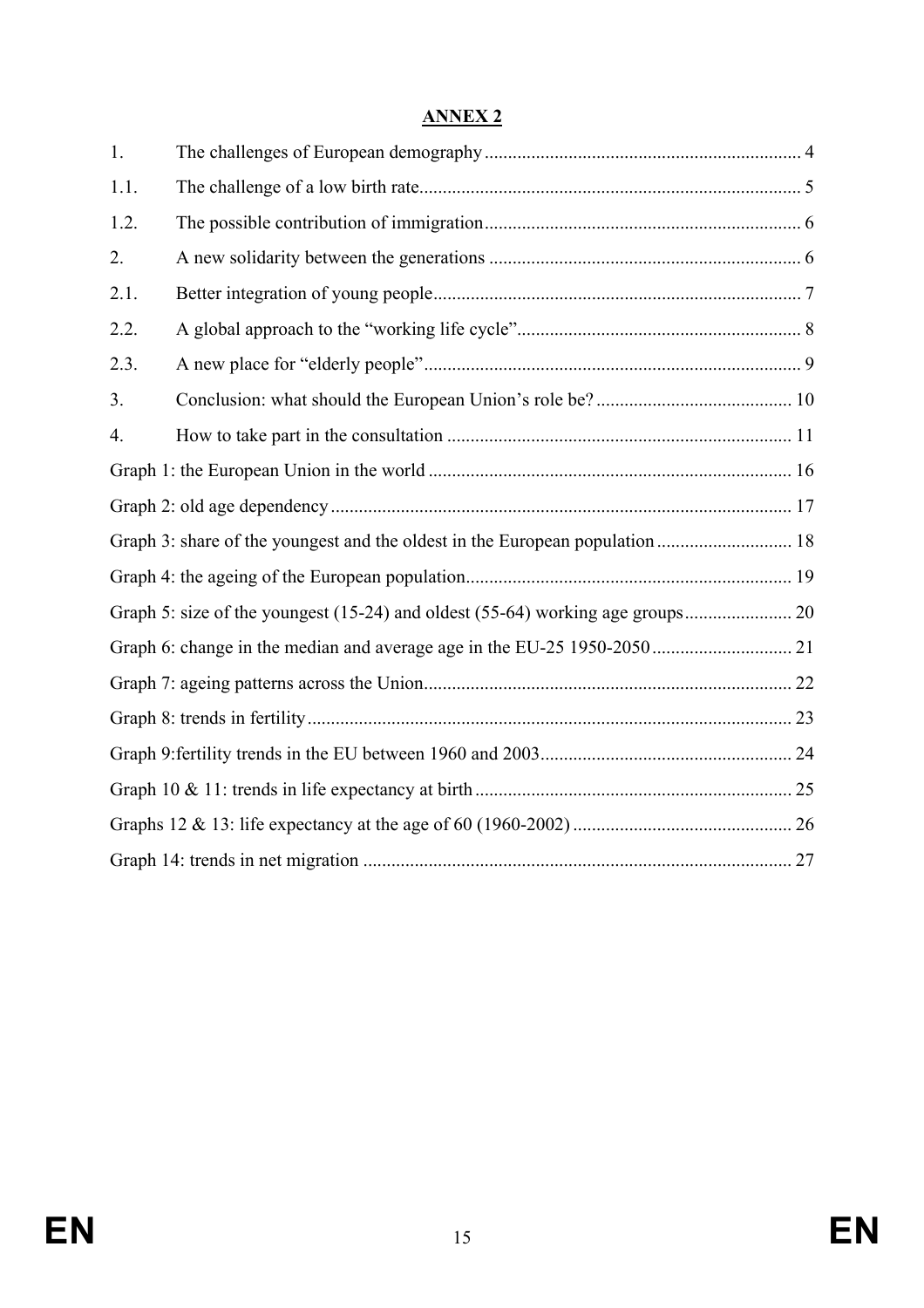

### **GRAPH 1: THE EUROPEAN UNION IN THE WORLD**

Graph 1 shows that the share of the EU-25 in world population between 2000-2030 is likely to fall from 12 to 6%. Other regions are also affected. Africa is likely to become one of the new giants. The shares of India and Other Asia are also expected to rise. The increasing demographic size of these other regions could diminish Europe's influence in the world.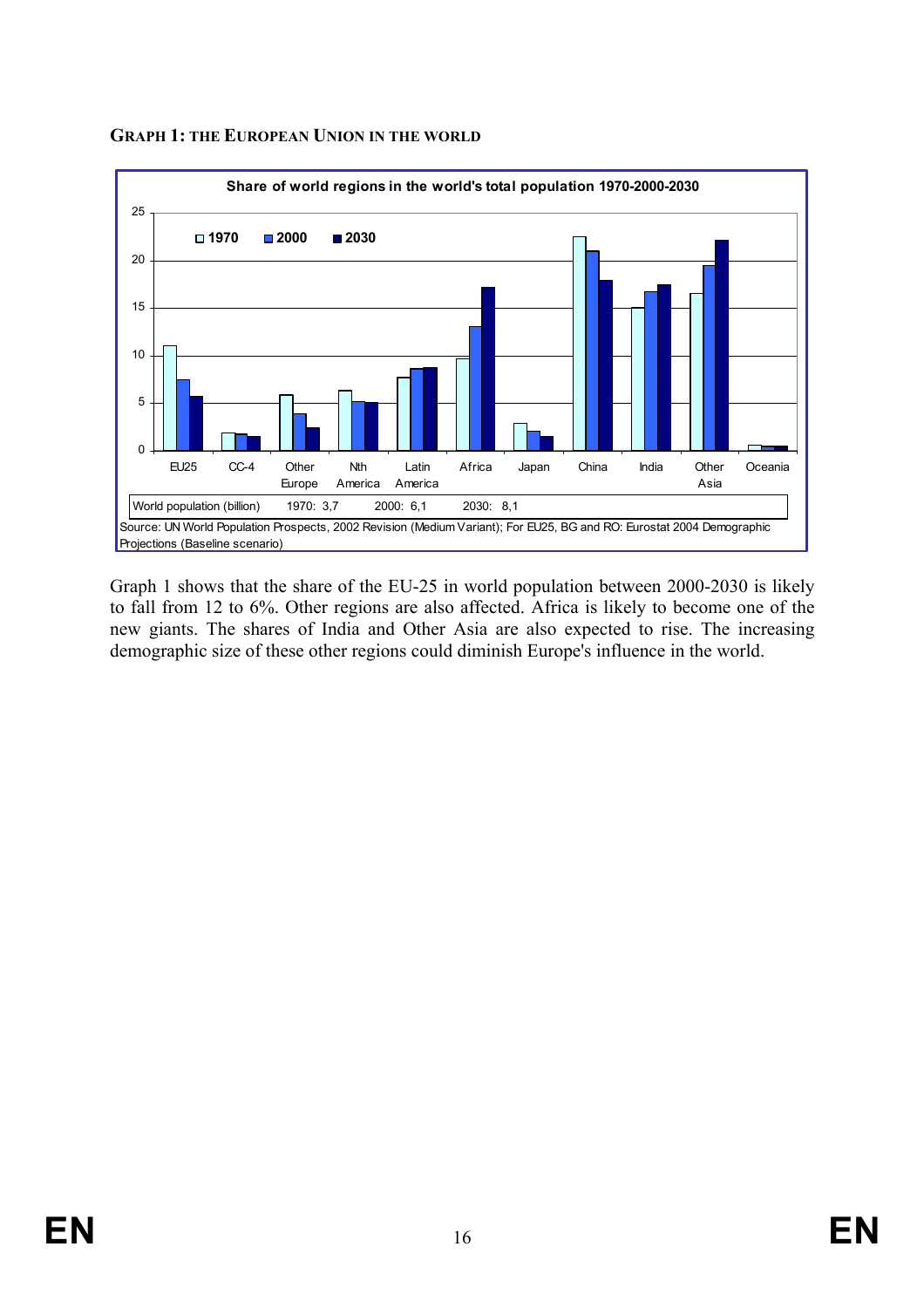#### **GRAPH 2: OLD AGE DEPENDENCY**



Graph 2 shows that old age dependency is going to be a global challenge over the next three decades with the exception of Africa. The pressure is going to be the highest in Japan and Europe. This means that the problem does not only exist in EU-25 and that all developed regions of the world are forced to redesign their policies and institutional arrangements in order to resolve the problems associated with ageing.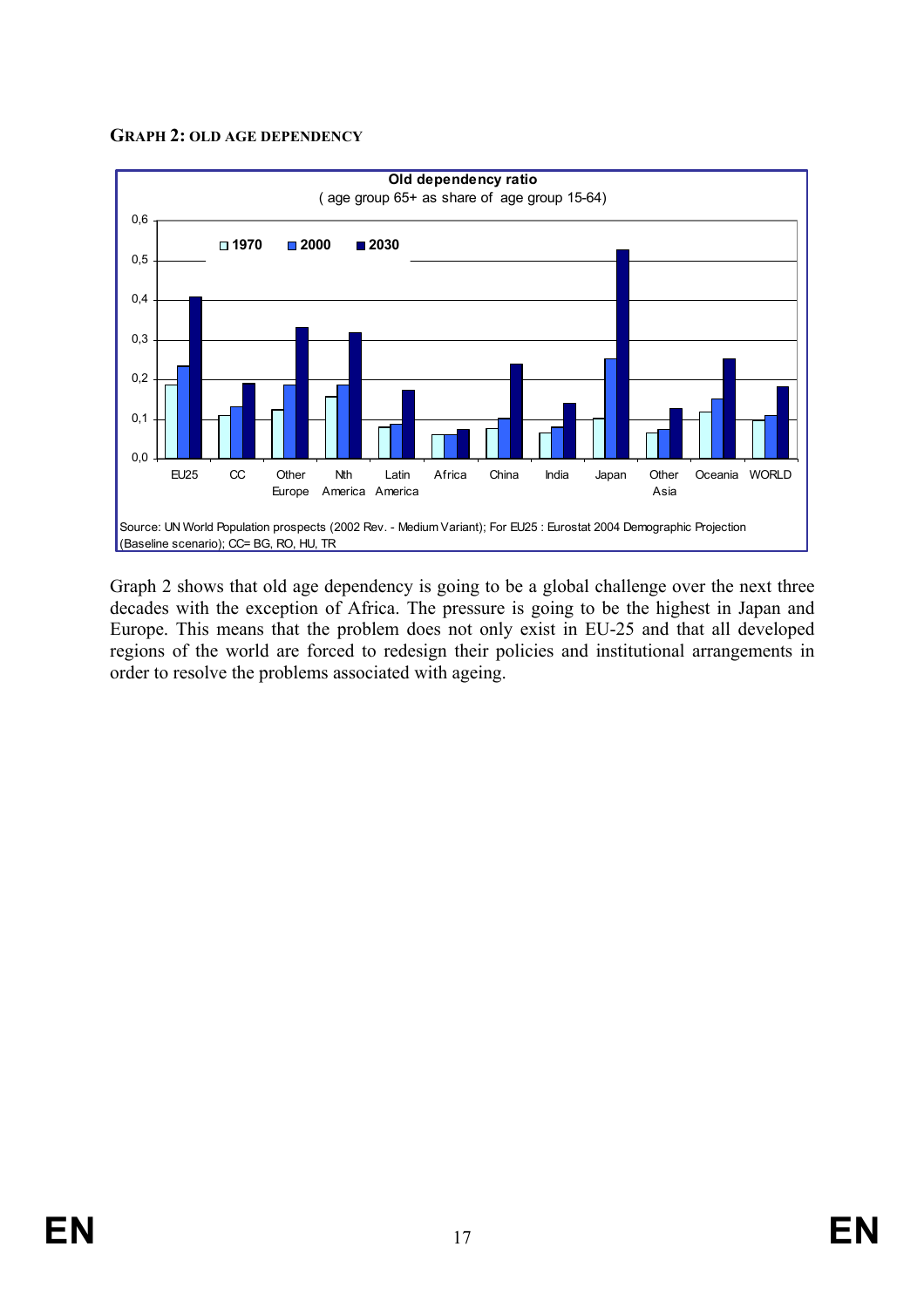



Graph 3 presents the shares of the two youngest and the two oldest age groups between 2000- 2050 for Japan, USA and EU-25. In all three cases an important decline in the share of younger cohorts is observed while the share of the older cohorts has increased. The main implication of these trends is that the overall demand for care will increasingly have to shift from the young to the elderly. The only way to cope with this potentially huge increase in demand from old age groups is to develop *active ageing* policies.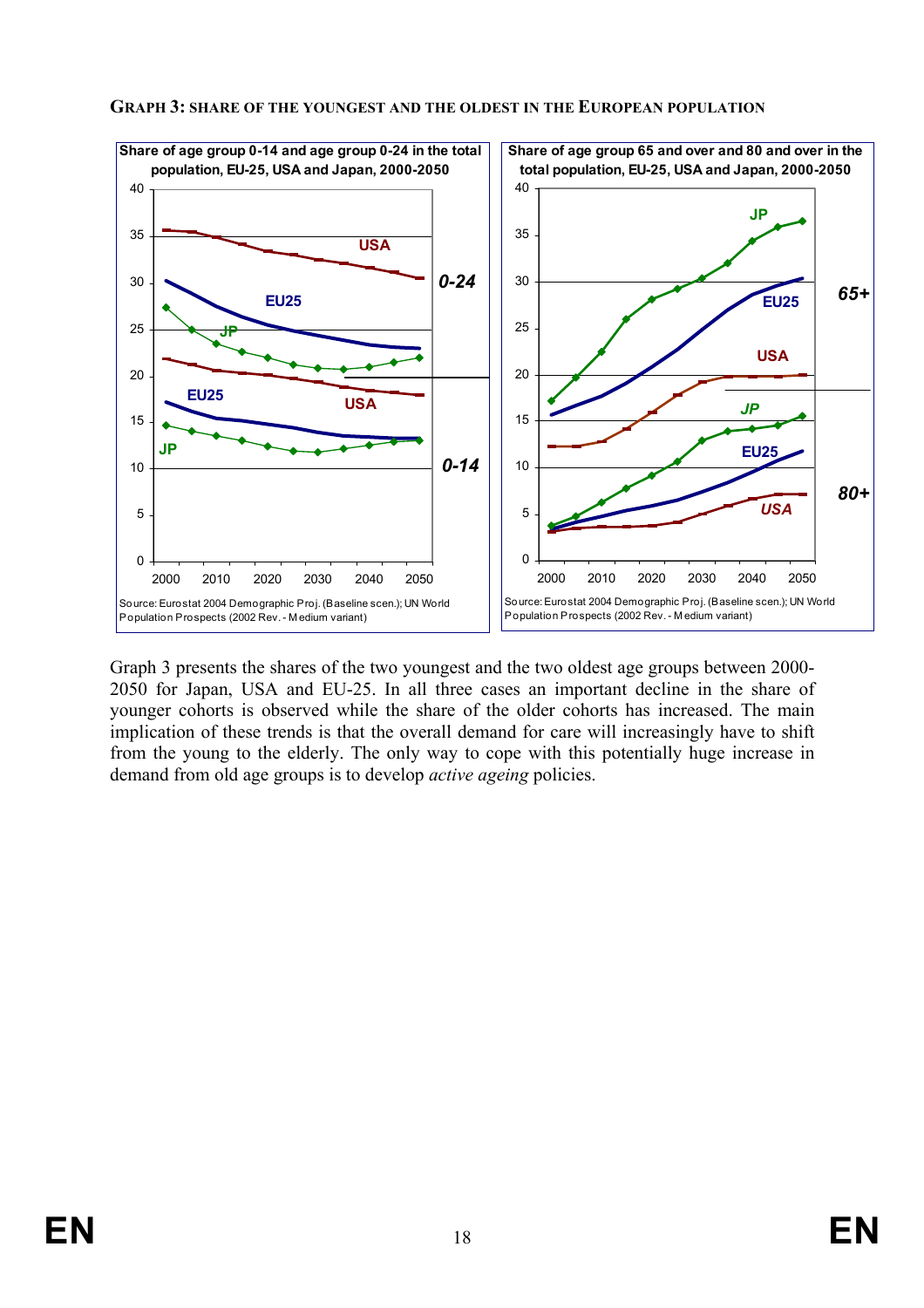

#### **GRAPH 4: THE AGEING OF THE EUROPEAN POPULATION**

Graph 4 shows that ageing is having an important effect on the age structure of the European population. As the baby boom generation moves through the age pyramid, older cohorts become more numerous than the younger ones. The total EU-25 population has grown from 350 million in 1950, to 418 million in 1975 to 450 million in 2000. In 2025, population is expected to grow to 470 million persons but after this, it is likely to decrease to 449 million in 2050. In other words, it will take two more decades before ageing starts to have a negative effect on the absolute size of the population. On the other hand the effect of ageing on the age composition comes at much earlier stage and is therefore of much importance for the labour market and the health and long-term care sector.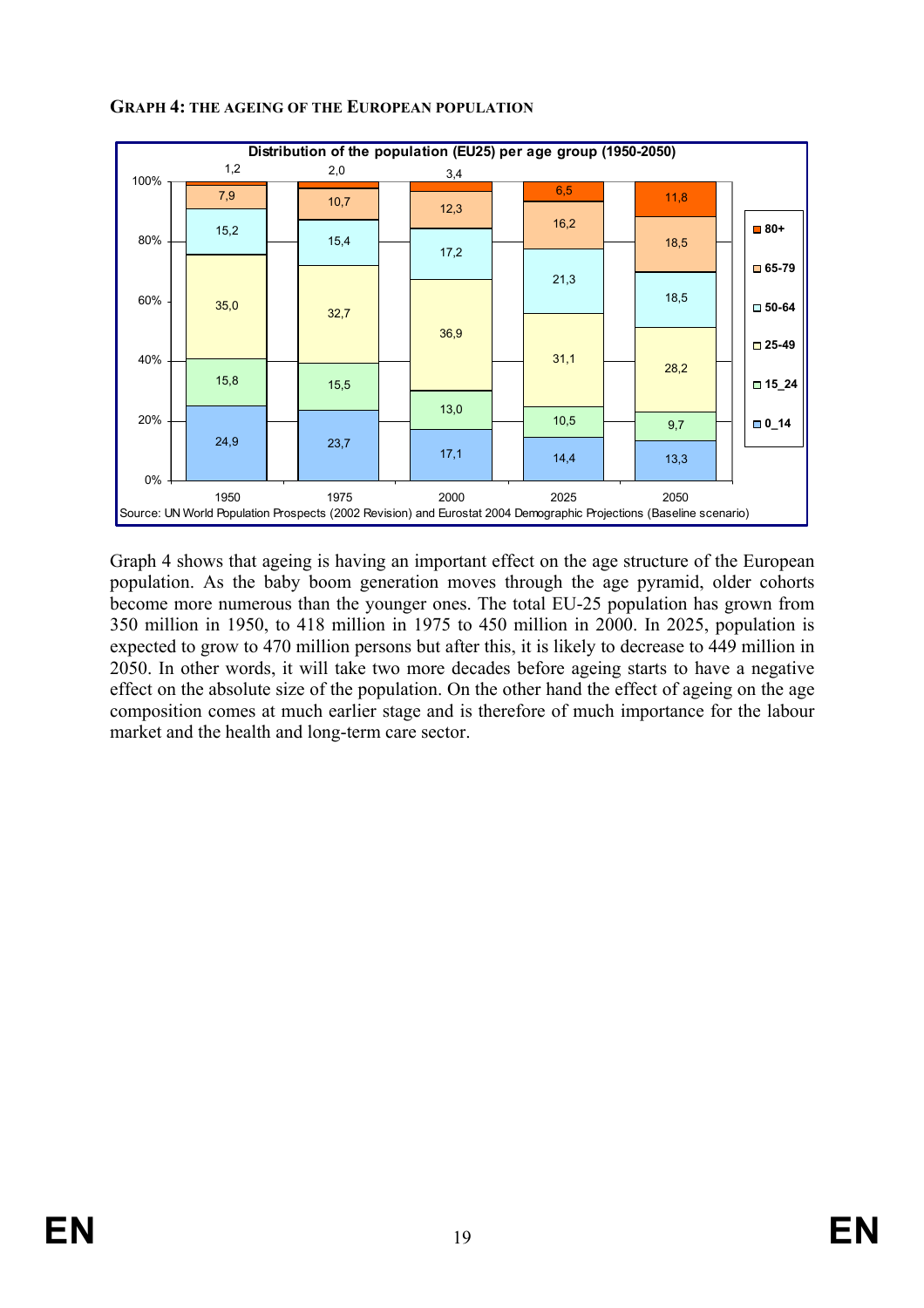

**GRAPH 5: SIZE OF THE YOUNGEST (15-24) AND OLDEST (55-64) WORKING AGE GROUPS**

Graph 5 shows that around 2009 the size of the youngest cohort of the working age population will dive below the size of the oldest cohort. In 2050 there are expected to be 66 million persons of 55-64 and only 48 million of 15-24. This means that the working age population will start declining soon after 2010 and that the labour market will increasingly have to rely on older workers. The graph illustrates that it has become very urgent to improve the employability of our older workers in order to prepare our labour markets for the onset of ageing.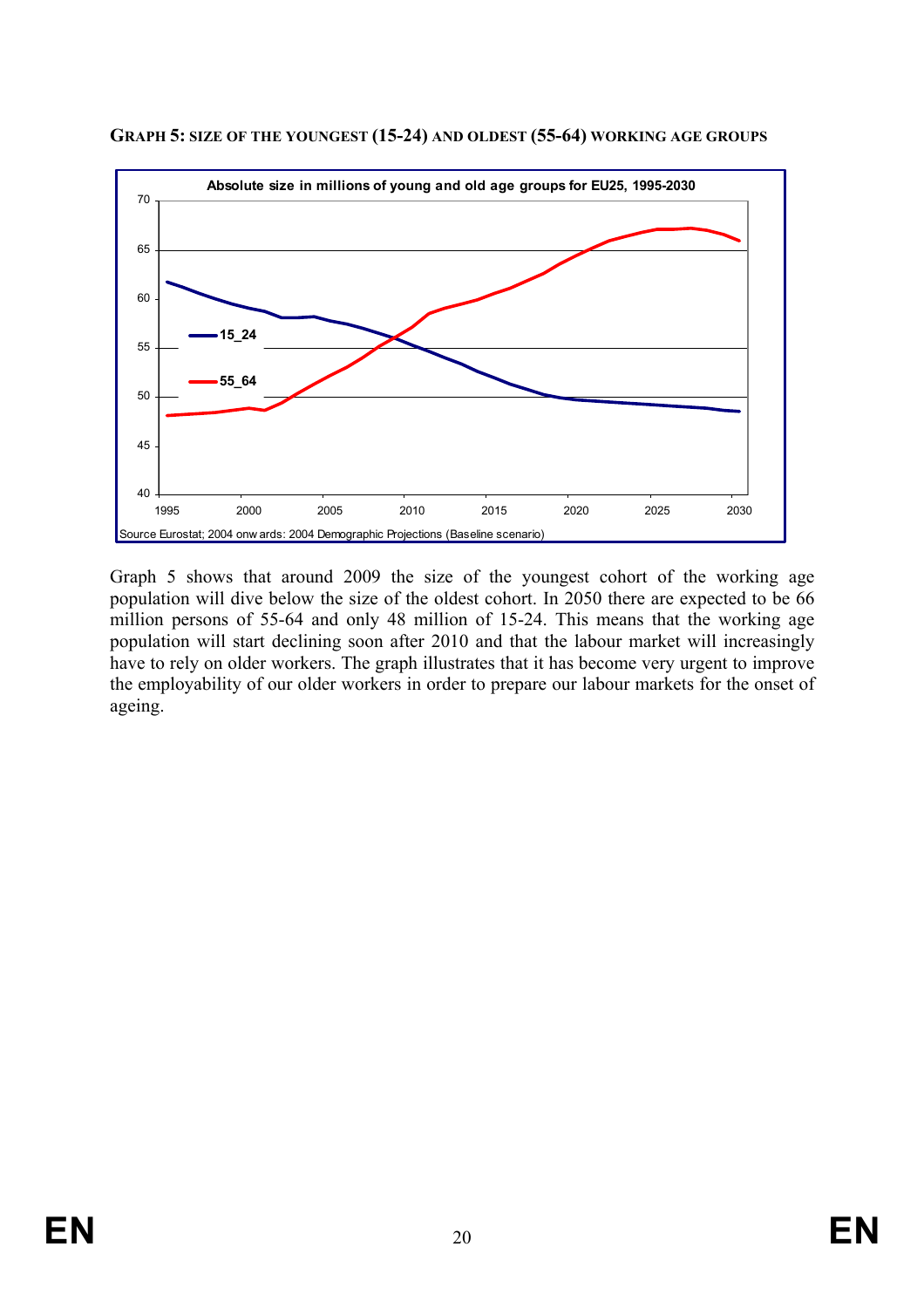

**GRAPH 6: CHANGE IN THE MEDIAN AND AVERAGE AGE IN THE EU-25 1950-2050**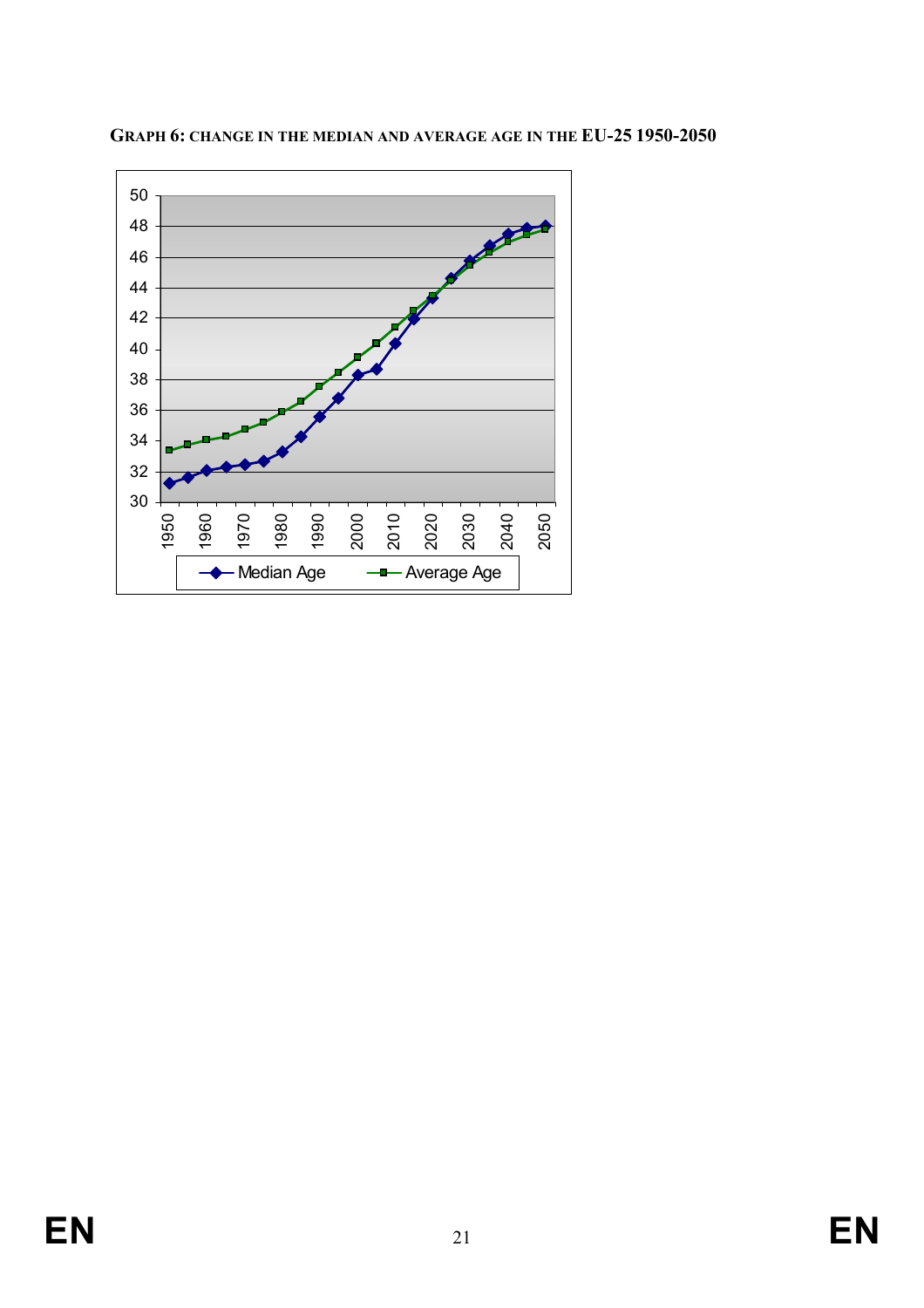

### **GRAPH 7: AGEING PATTERNS ACROSS THE UNION**

The pattern of ageing is different across the Union. Graph 7 shows on a timeline the years at which the total population and the working age population in each of the Member States are expected to stop growing and start declining. All Member States will have to deal with ageing challenge but not at the same time and not to the same degree. The decline in the total population of the EU-25 is expected by 2025 and it will be preceded by a decline in the population of working age starting already in 2011.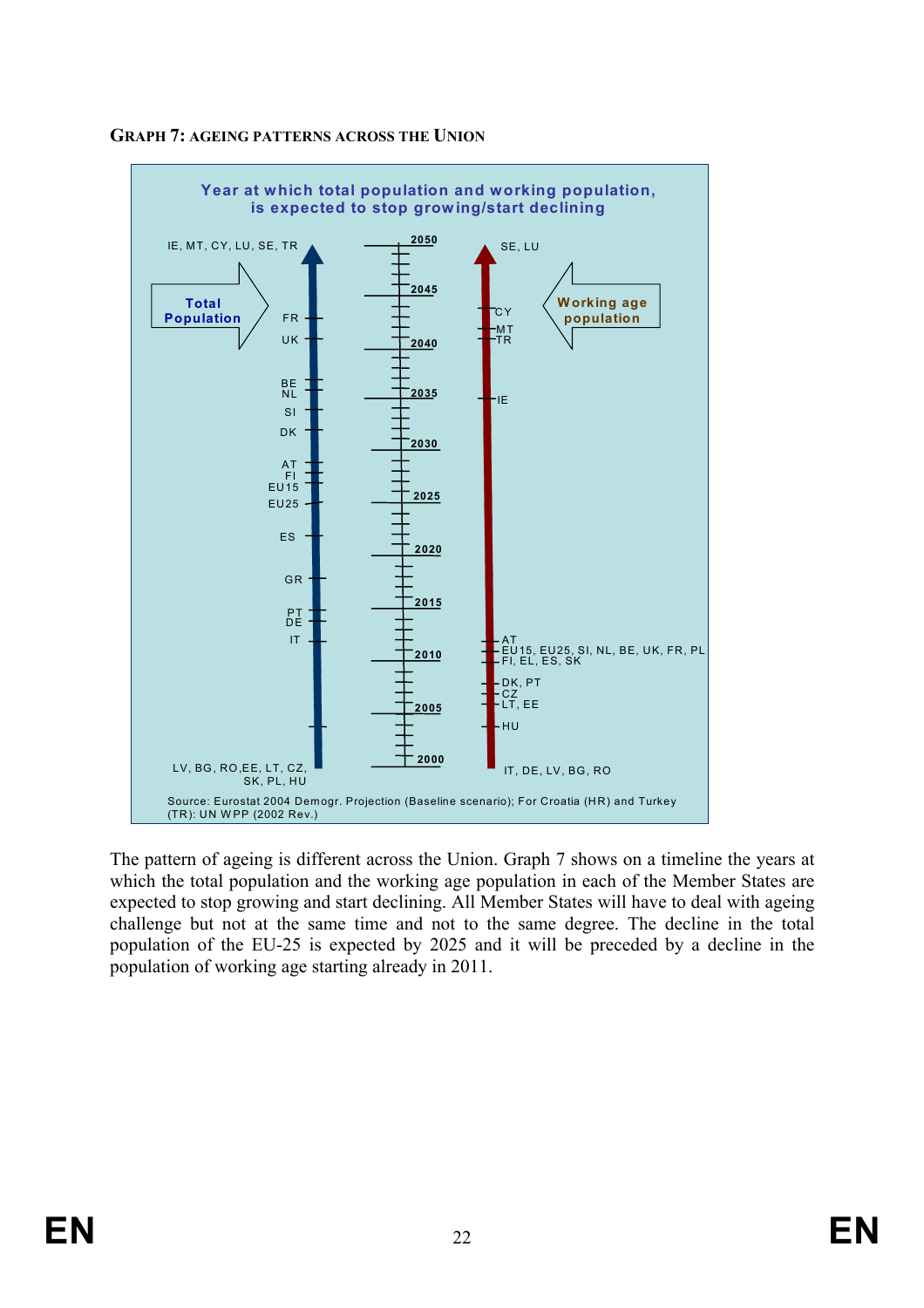#### **GRAPH 8: TRENDS IN FERTILITY**



Graph 8 shows that in 1960 fertility in almost all Member States laid above the replacement level of 2.1 with a high margin, while today (2003) the rate has almost everywhere dropped well below replacement levels. What is also striking is the present gap in fertility between some of the new Member States and the rest of the EU. Most demographers expect that a catch up towards the average level in the EU-15 will be the most likely scenario.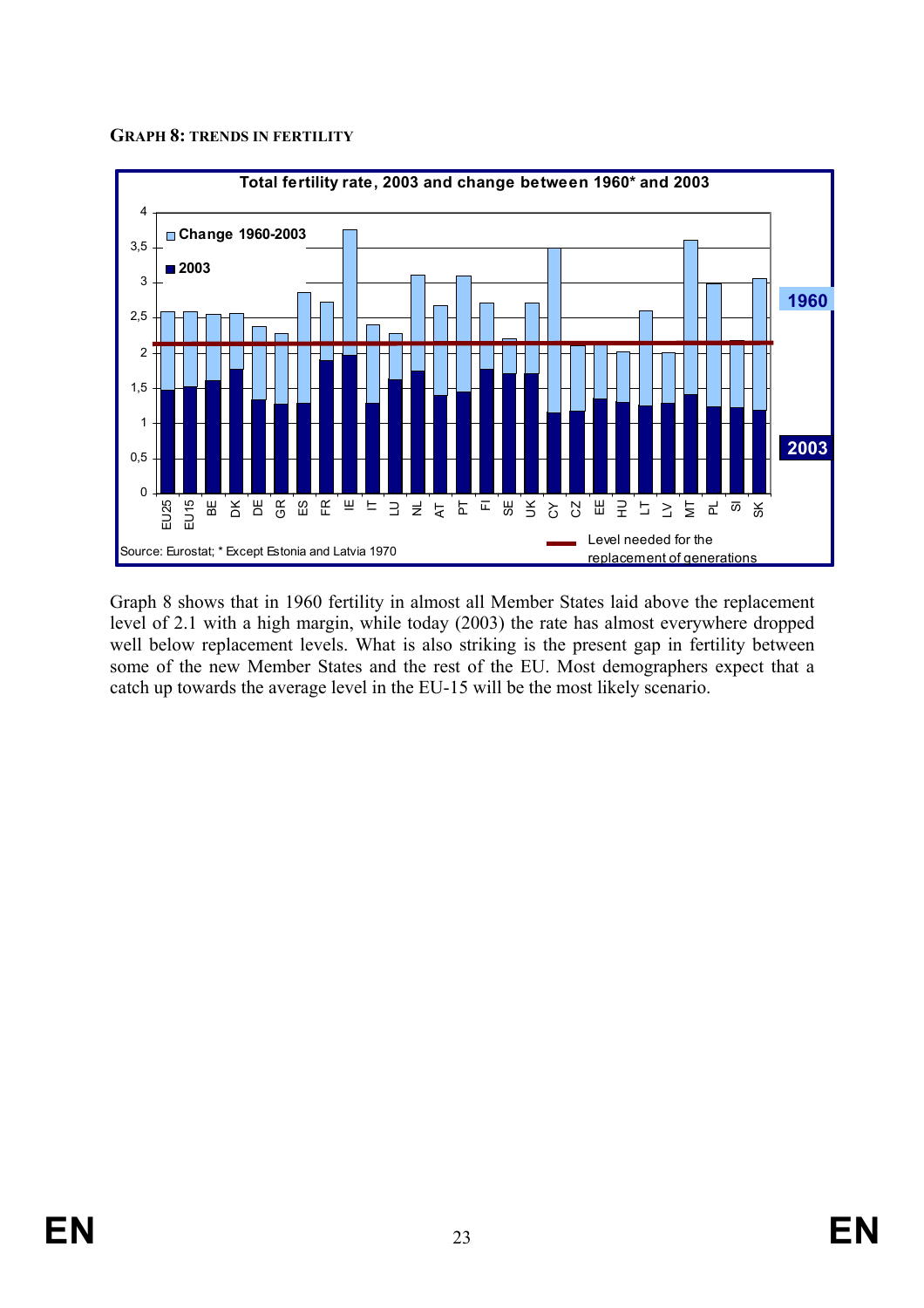

**GRAPH 9:FERTILITY TRENDS IN THE EU BETWEEN 1960 AND 2003** 

Graph 9 shows the different patterns of fertility decline in Europe. The drop in fertility took place firstly in Northern and Western Europe, and was followed by Southern Europe with almost a 10 year delay and with a 20 year delay for Central Europe. Despite these time lags fertility in Southern and Central Europe is today lower than in Western and Northern Europe. This means that the various parts of the EU are basically following the same transition albeit with important phase differences.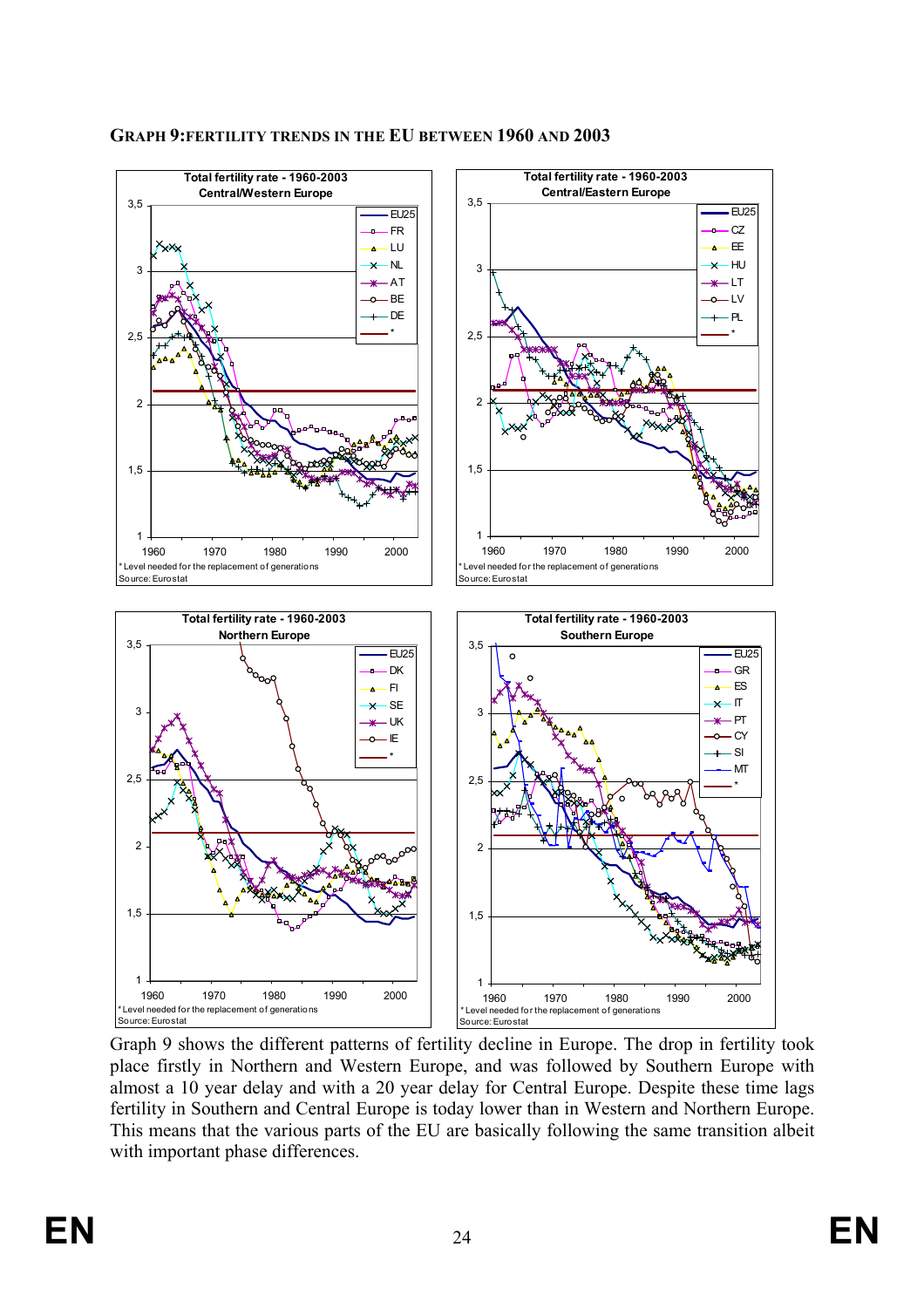





*Source: Eurostat* 

Important gains in life expectancy have been realised between 1960 and 2002, with the exception of men in the Baltic States. The graphs also show that the average life expectancy of women is 6 years higher than that of men. For the future, demographers expect that the difference in life expectancy between men and women will narrow and that life expectancy of men in the Baltic States will within a few decades improve towards the EU. The increase in life expectancies is the result of drops in the mortality of all age groups and is not limited to the very old.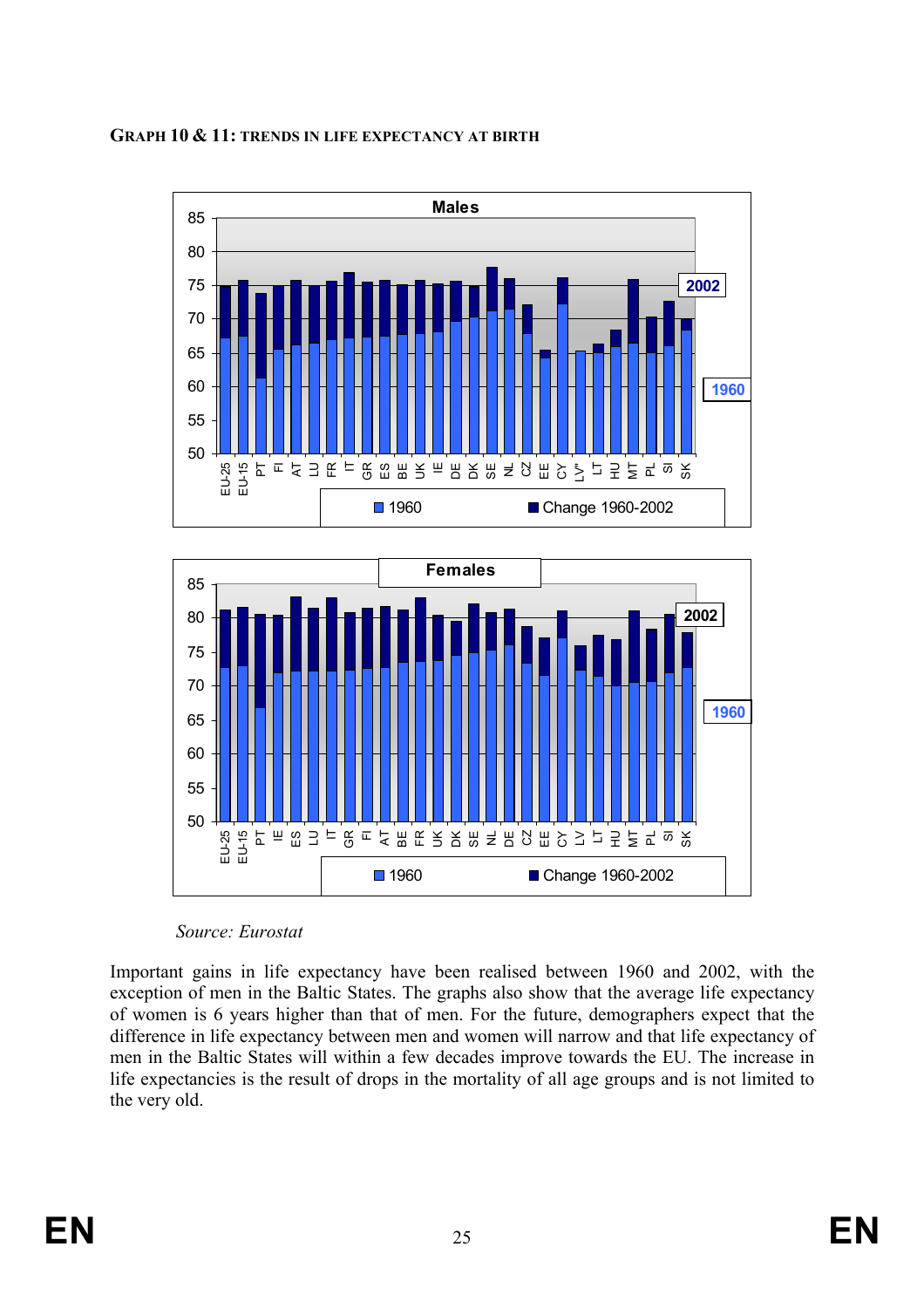



*LV: decrease from 16,5 in 1970 tp 15,2 in 2002 SK: decrease from 16,6 in 1960 to 16,4 in 2002 Source: Eurostat* 



According to graphs 12 and 13, life expectancy at the age of 60 between 1960 and 2002 has increased almost everywhere, except for men in Latvia and Slovakia. The differences at the age of 60 are smaller than at birth for both men and women. It is also clear that during this period the gap in life expectancy between men and women has further increased. Nevertheless the new baseline projection assumes that this gap, measured in terms of life at expectance at birth, will start to shrink from 6.3 years in 2002 to 5.2 in 2050.

1

<sup>&</sup>lt;sup>18</sup> No 1960 figures exist for DE, CY, HU, MT, SI and FI.